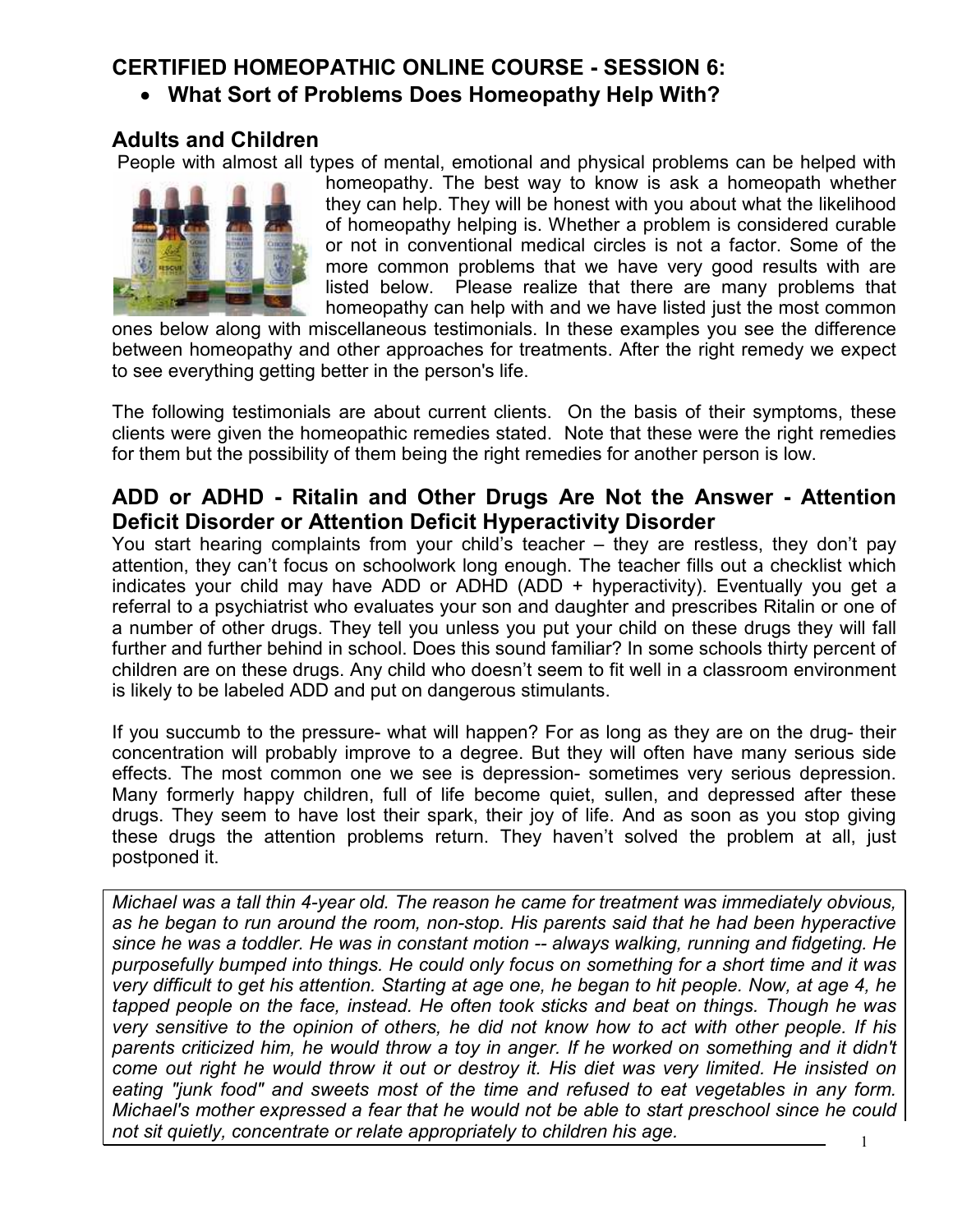During his first one month follow-up -- it was immediately apparent that the remedy had worked. He took some toys from the toy box, and quietly played by himself for the first twenty minutes. By the end of the appointment he started showing some signs of restlessness again. His extreme restlessness had decreased in both intensity and frequency. He had more calm periods and could sit and concentrate much more. To their delight, his parents reported that he started eating vegetables, even asking for them. Now, six months after the remedy, the hyperactivity is gone, except if he gets a cold. He has good ability to concentrate by himself. He is teaching himself to read, and can focus on a book for a long time. His mother laughed and said: "before, he only picked up a book to throw it." He deals with anger better. He no longer hits people. He takes criticism better, but still is somewhat sensitive. He made a developmental jump and started developing more analytical skills. His parents are delighted about the improvement. His mother is especially happy that he was able to start preschool without problems, and seems to be enjoying it.

*Robert was a 14 year old boy who had much trouble in school. His teachers said he was always goofing off and not listening to them, and were very angry at him. His parents finally got the teachers to see that the problem was really attention deficit disorder. He could not concentrate on schoolwork. When he was younger he had been extremely hyperactive; he would literally bounce off the walls, constantly moving. He had been like this since preschool age. This hyperactivity went away one year ago and the attention deficit disorder replaced it. Before the attention deficit problem his grade point average was 3.1 out of 4.0. Now it had gone down to a 2.2. He got angry very easily over minor irritations. He was very restless in his sleep and woke with his covers all twisted up.* 

 He was given one dose of the homeopathic remedy Calcarea Phosphorica. The next day he was very angry. Immediately after this he became a different child. His mother said the difference was like day and night. By one month he was able to focus on schoolwork much better but still had some problem focusing. Now instead of having to call his name five times to get his attention, one time sufficed. His irritability and anger were much better. His sleep was much calmer. At three months after the remedy his ability to concentrate continues better. His irritability and anger are even less. His sleep is still calmer. His grade point average went up to 3.2, the highest ever. Over the next two years things continued to improve and by the end of that time all problems were resolved.

## **Agoraphobia** -**Stop Being Afraid** -**Are Your Fears or Anxieties Taking Over?**

Sometimes our fears or anxieties take over our lives. They keep us from enjoying life. We can't go out of the house or we are unable to do the things we want. We may lie in bed full of anxiety. Or your child may have fears or be anxious or have nightmares or night terrors. Living a life full of fear is so limiting. Fear keeps you from doing things. It doesn't matter what you are scared of- homeopathy can help solve the underlying problems so things get better.

*Ashley was 11. She was often ill during that past autumn. She had a runny nose and sinus headaches. The school year was about to start and she was very nervous about it. She said that she was afraid when meeting new people because she thought that the teachers or schoolmates wouldn't like her. This was surprising, because she was a sweet lovable child. Her sleep was very disturbed. It took her one or two hours to fall asleep, because of her anxiety. As soon as she lay down, she felt that something bad was going to happen to her. She was afraid that someone would break in and kidnap her. She kept a night light on and couldn't go to sleep without it.*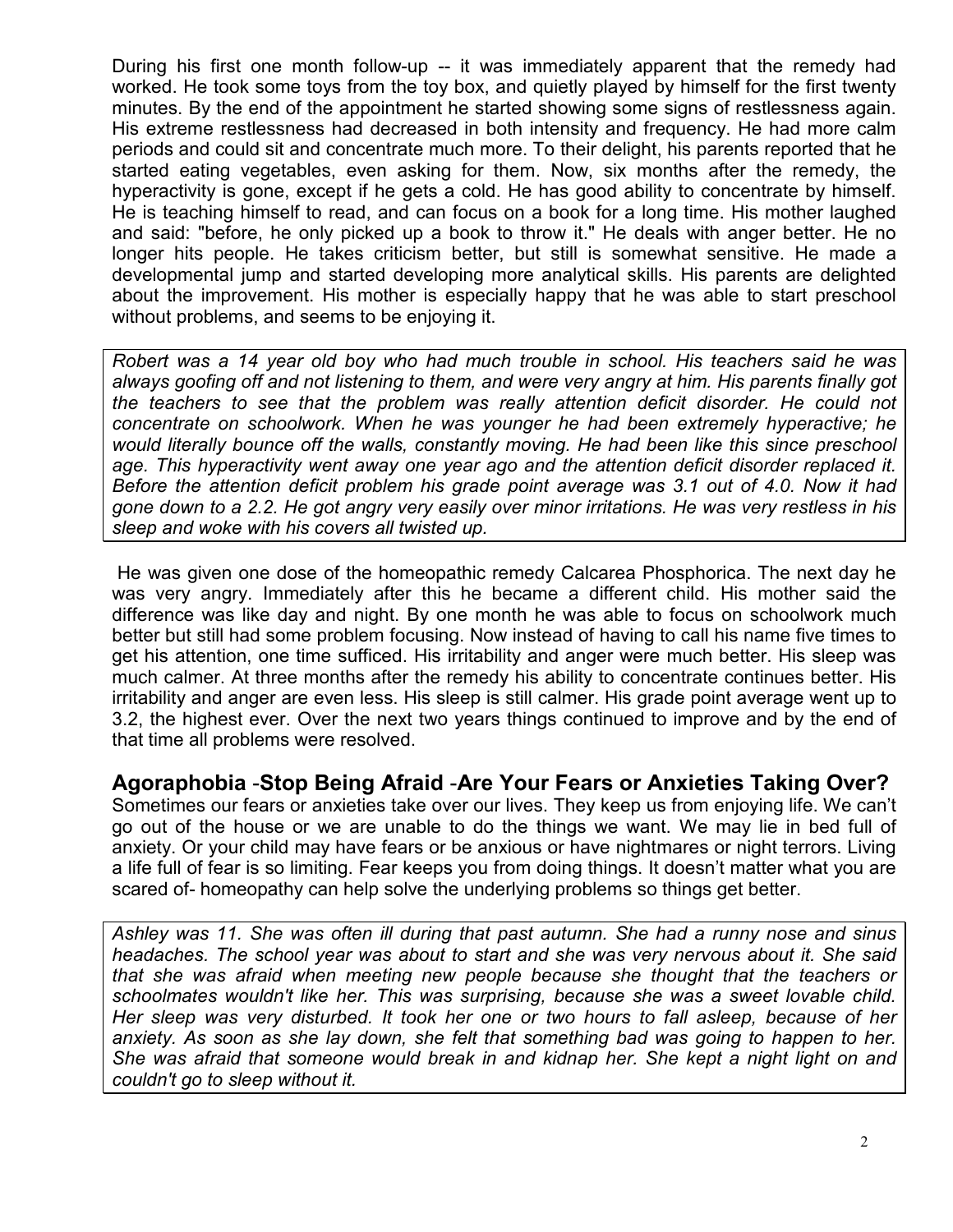Looking at these and many other symptoms she took one dose of Phosphorus. After an initial aggravation of her sleep symptoms, she started feeling better. It took longer for her to get frustrated. Her fears became much less. She said that she was able to go to sleep without any fear, and didn't even need a night light. Her energy level became much higher. She seemed more responsible and worried less about what other people thought of her. Her runny nose and sinus problems were much less. After two months she started the new school year. She dealt with it much better than the previous year, without much fear or anxiety. Her mother noted that this year, for the first time in years, she got ready for the first day of school with eagerness. Six months after the remedy she had her final follow-up. All the original problems were gone. Her mother said that she was eager for change, while before the remedy she was scared of it. She felt much more confident.

*Justin was a 3 year old boy. His parents were concerned about his many fears. He was deathly afraid of any animals. He would run at the sight of a cat or a dog. He had nightmares most nights, waking up screaming. He also wet his bed every night. He also had frequent bronchitis attacks and repeated ear infections. He sometimes also had asthmatic attacks. He was a very sweet but obstinate child. He loved other kids and was very affectionate. But if he didn't get what he wanted he cried, screamed and broke things. He broke things a lot.* 

Based upon these and other symptoms she was given one dose of Causticum 1M. The same day he took the remedy he had a nightmare. A few days later he developed an earache. By one month his mother complained that he was worse. Nothing had improved and he became much naughtier and openly destructive. Upon questioning he showed some subtle signs of improvement and his mother thought he didn't get sick in situations that he would have before. Thus despite the lack of clear improvement he stayed on the remedy longer to see what happened. By three months his nightmares were gone. He was bedwetting less. He stopped being destructive. He then developed a severe ear infection that required a dose of Causticum. By six months the nightmares and destructiveness were still gone. He was sleeping better. He was less frightened by animals though he still didn't like them. He started developing hearing problems. The bedwetting was much better. By nine months the only problems remaining were the fear of animals that had continued getting better and the hearing problems that were also getting better. Now after thirteen months all the problems are gone. His mother reports that he is really blossoming. He is teaching himself reading and math. He can play by himself happily now and is also getting along better with other kids.

Homeopathy has also worked with adults who have anxiety and panic attacks. It has helped adults who were so agoraphobic that they never left their house and it helped them regain full lives.

## **Allergies - What Do You Over-react To?**

What form of allergies do you have? Is it seasonal Hay Fever? Is it allergies to mold or dust or to cats or dogs? Or is it not a respiratory allergy- is it a food allergy? Or is it more extreme anaphylactic shock from eating peanuts or seafood?

Homeopathy can usually help. Homeopathy will raise the strength of your defense system so that you do not over-react to common substances.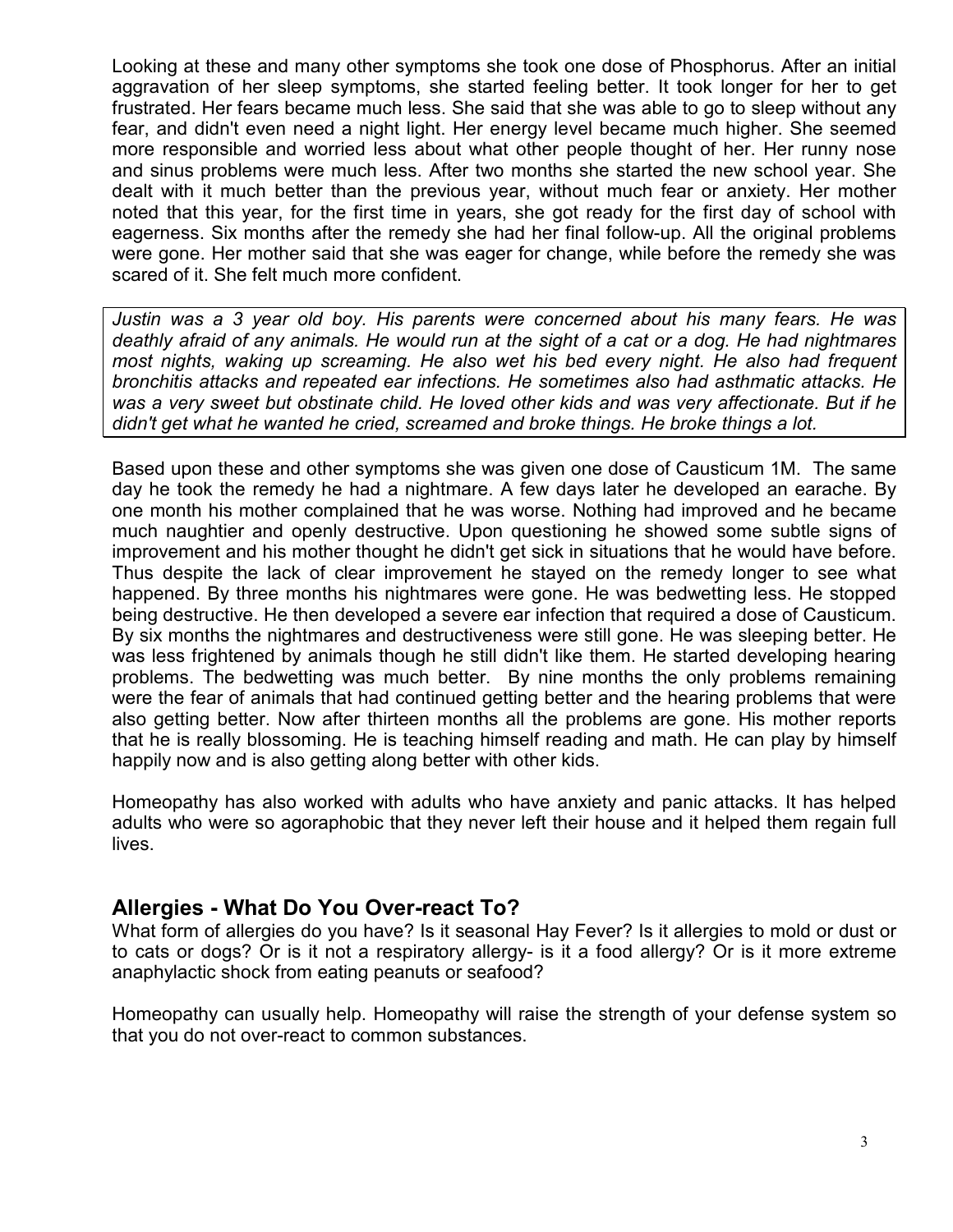*Steve had allergies all his life. So did his father. He had all sorts of lung problems. As a child he had pneumonia almost every year. He had severe respiratory allergies and asthma. By his early 20's he used to have to walk around with a shoulder bag full of many different medicines to counter any allergic or asthmatic problems he had. His nose constantly ran, he sneezed all the time and at least once every few weeks he went into a full blown asthma attack. In addition he had a bad back with scoliosis (curvature of the spine). But what made him desperate enough to travel 500 miles to the nearest homeopath was that he had severe bronchitis which did not respond to antibiotics. The coughing was so severe that he started cracking ribs. He was put on cough suppressants which calmed down the cough, but whenever they stopped them the cough returned and he cracked another rib. Meanwhile after 4 months on cough suppressants he was getting weaker and weaker.* 

He traveled to see a homeopath that chose the remedy Hepar Sulph for him. He took it and slept for 3 days (he needed it). Upon awakening he realized that he felt really good and that he wasn't coughing. From that moment the bronchitis was gone. Over the next 6 months his allergies and asthma declined. The last asthma attack he had was a mild one in the fourth month after the remedy. There have been no more over the past 30 years. His allergies reduced by about 90% by 6 months and now remain at a very low level- which does not bother him much. And his spine straightened, to a great degree, from scoliosis and he had no back problems for the next 20 years , until some minor middle aged ones hit later.

*Sally was a 26 year old woman who loved cats. She has 11 cats- including the latest litter which she hadn't given away yet. But she had severe allergies to cats and dogs. She was allergic to them as a child but now it was much worse. Her lungs get very congested with coughs that come in two's which were shallow and wet sounding and brought up mucus. She also had severe pre menstrual syndrome (PMS). She got upset easily with nausea and diarrhea and loss of appetite. She also easily went into depression. She tended to blame herself for everything- feeling guilt because she didn't do enough. She was very concerned that everything be in perfect order all the time. She loved to travel and made sure it happened very often.* 

Based upon these and many other symptoms she was given a dose of Carc. At her first one month follow-up she reported that her allergies were much less. She felt a lot less guilty. She felt really good about herself- work and school were going well. She felt a good overall sense of well-being. Over the next six months she reported that her allergies were 85% better- she could sleep with a cat with no problems. Her PMS symptoms were gone. She was much less guilty. She felt great in general.

*Pete was a 40 year old man complaining of severe allergies to pollens and molds. His worst season was late July to October. During this time he would get severe headaches and sinus infections. He would have severe sneezing and runny nose. The headaches were above the eyebrows and felt as if someone was driving a nail in between his eyebrows. He had severe TMJ symptoms. He had severe digestive problems- with lots of noise, gas and discomfort. He was a person who was eager to please. He put off working then worked really hard under pressure. He felt very inadequate – lacking confidence- filled with self doubt.* 

Based upon these and many other symptoms he was given a dose of Phosphorus. At the first one month follow-up his digestion was much better and his energy level and general well being was better but everything else was the same. At the 3 months follow-up he felt much more confident, full of energy. The digestive problems were mostly gone. His TMJ problems were much better. He felt much better about his life. When the allergy season started it was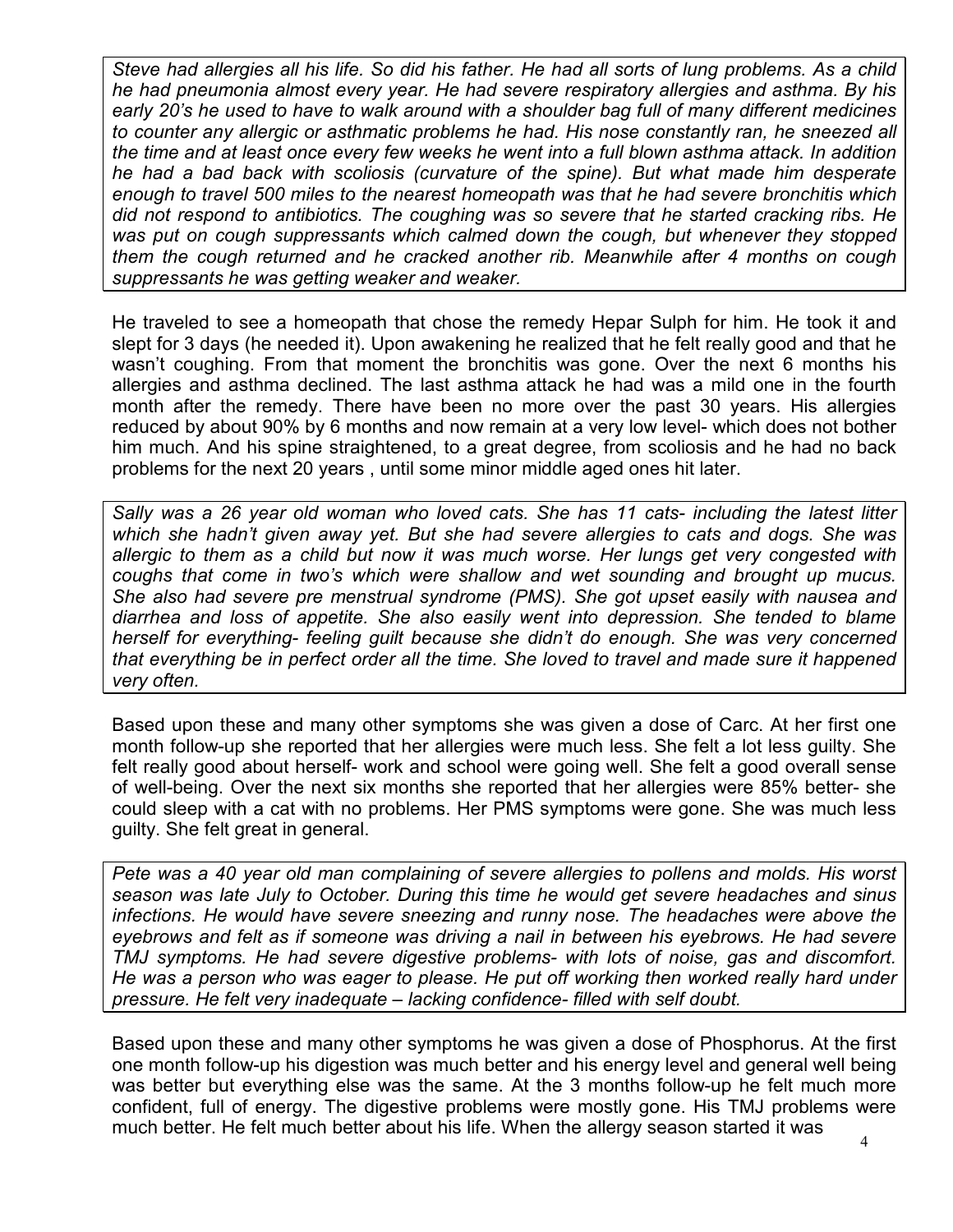much less of a problem than in past years. There was some runny nose and sneezing but no headaches. By the 2nd year after treatment the allergies were about 85% less than before he started. His TMJ problems were gone. He had all the energy he needed- he felt quite strong. Emotionally the former lack of confidence and people pleasing was mostly gone. He felt fine.

In addition to treating with homeopathy- it is important to reduce exposure to allergens including pollens, dust, mold, etc. One very useful approach is using a high quality HEPA air filter.

## **Alzheimer's Disease**

What can be more frustrating and agonizing than watching your parents or other people you love gradually lose their mental capacities? To watch them lose their memories, lose their way, and maybe even forget who you are. Whether they are suffering from Alzheimer's Disease or other forms of dementia, often homeopathy can, at least to a degree, help. It usually will not cure, but will often slow the decline and make their life much happier.

*Ruth was a woman in her early 70's who was diagnosed with Alzheimer's Stage 3. She had moderate level of memory loss and confusion. She talked of her fears of what was happening to her and what lay ahead. Her main concerns though were of her past life. She described a life of many hurts. Of people doing things that emotionally made her feel very bad, of feeling alone and sorry for herself, of all the love she felt but couldn't always express, and of her headaches and arthritis pains.* 

Based upon this and many other symptoms he was given a dose of Natrum Sulphuricum. By one month she was much happier. Her memory was much better for both the past and the present. She was much less tired. She said that she felt better than she had in years. She no longer felt so dragged down by the past. Over the next 10 years there was a very slow gradual decline into dementia but much slower than average for Alzheimer's patients. Whenever she didn't feel as good she took a dose of her remedy which lifted her up for weeks. Despite the decline she was happier than she had ever been in her life. The remedy helped her memory, health and happiness tremendously and slowed but did not stop the development of the disease.

### **Arthritis - Rheumatoid Arthritis - Please Stop the Pain**

Have you been diagnosed as having arthritis or specifically rheumatoid arthritis? Are you tired in being in pain all the time? Is your life severely limited because you cannot get around – because it hurts too much to move?

*Susan came in at age 45 diagnosed as having severe rheumatoid arthritis. It was present low level and then there were flare-ups. During flare-ups she could barely walk or pick anything up. The pain was so bad she felt severely depressed and wondered if life was worth living. She tended to be a workaholic but the pain made it so unpleasant to work- it is so hard to act nice to people when I feel so bad inside. The pain was so intense that she felt like her joints will explode. She felt like she was on fire inside- burning pain and hot. She also has had chronic yeast infections, bad headaches all her life and severe sleeplessness. She had severe dizziness. She felt very ungrounded.* 

Based upon this and many other symptoms she was given a dose of Causticum. With a number of doses of Causticum she saw substantial improvement over time, By 6 months she reported that she was doing well with much less pain. And accordingly her mood was much better also. By one year her pain was very little and she felt grounded for the first time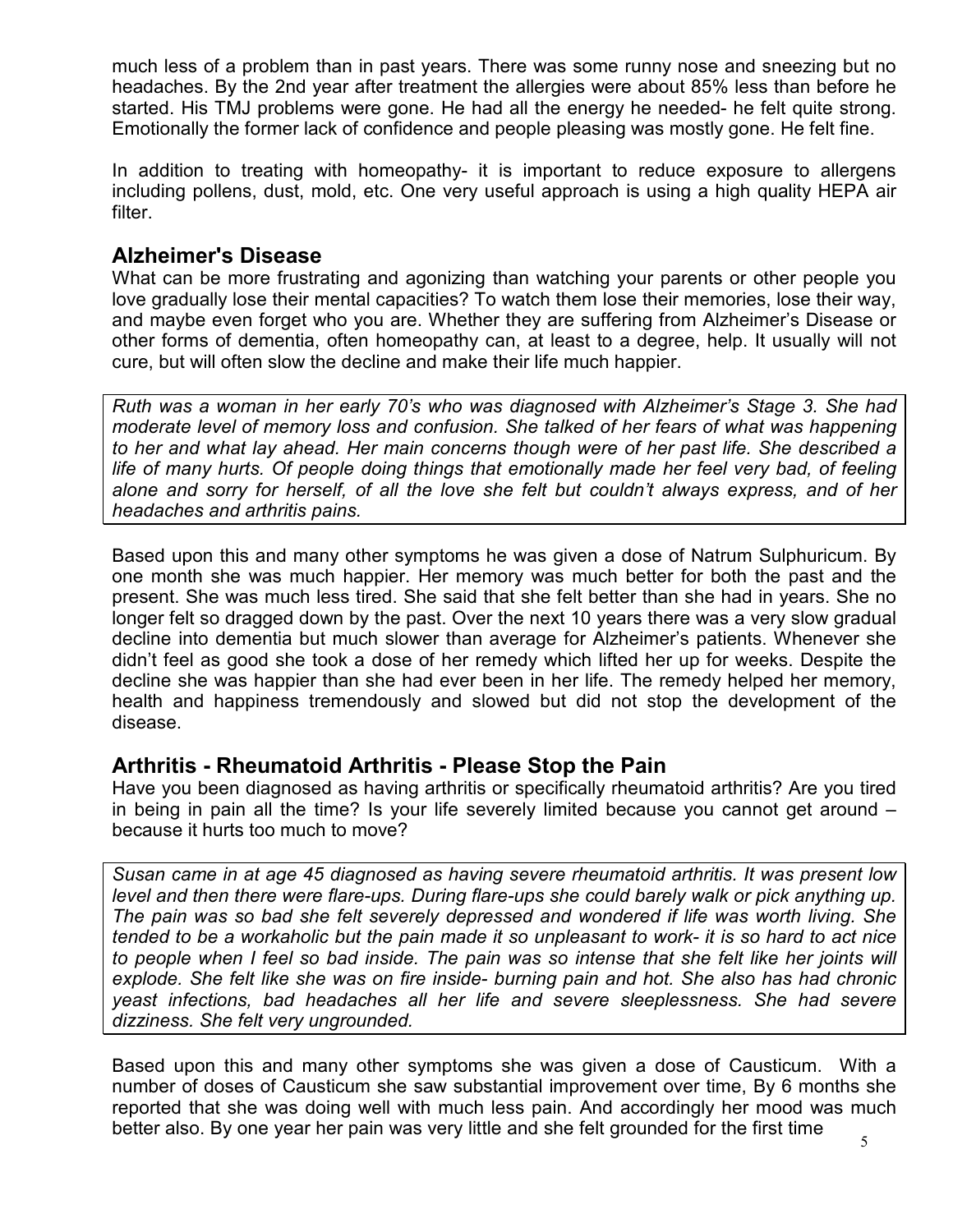in her life. She was not overworking as much. This whole process involves some up and down periods but clearly month by month she got better. After about 2 years she saw a change of pattern and was given Ozone which dealt with many of the underlying issues. Now after 4 years she is basically cured of most of her problems including the rheumatoid arthritis.

## **Asperger Syndrome/Autism**

Is your child been diagnosed as Asperger Syndrome or autistic or falling on the autistic spectrum? Do you struggle to communicate with them to no avail? Do they act like they miss most social cues? Do they stick to doing a few things over and over (obsessive compulsive disorder- OCD)? Do they not make eye contact? Was there a severe increase in these problems or did they first start after a MMR or other vaccine?

*Jonathan was diagnosed as having Asperger's Syndrome. He was seen at age 7. He was nonverbal until age 4. Now he talks well. At the slightest disappointment he has major temper tantrums. He wets his bed every night. He babbles incoherently without any clear words for hours. He turns lights on and off repeatedly. He has many fears and wants people in the room with him all the time. He has severe food allergies which affect him severely. In school he can do some things but is severely limited in his capabilities. He does many repetitive behaviors* 

Based upon this and many other symptoms he was given a dose of Hyos. Over the next year there was considerable improvement. His school performance increased considerably- he was able to understand things that totally baffled him before. He had much less temper tantrums, improved sleep and stopped wetting his bed. His babbling is mostly gone. He has much less repetitive behavior and seems happier. He has a long way to go but he has made a good start.

*Andrew was a 5 year old diagnosed as being autistic. His development was on target except for verbal development, which developed until about age 8 months and then stopped developing. It restarted developing at 3 but is severely behind. He would not look directly at anyone. He screamed a lot, was very irritable. He had great fear of strangers. He was affectionate but without looking at you much or interacting. He spent long periods of each day playing with one toy- he is totally obsessed with it. He was a very picky eater. He sleeps very poorly and is very restless. He had severe eczema. He never wanted to be alone. He had bad nosebleeds and did worse in the summer.* 

Based upon this and many other symptoms he was given a dose of Thuja. Over the past 2 years he has experienced substantial improvement. He is now very outgoing and social. His speech has improved tremendously but it is not up to grade level yet. He makes good eye contact. He is starting to read. He approaches strangers now, with no fear. He no longer gets upset easily. His obsession with one toy, while not gone is substantially less. His eczema is greatly diminished. His nosebleeds are mostly gone. Again he has quite a while to go but he has made good progress and the parents are very happy with the changes.

## **Asthma & Other Breathing Difficulties**

What is harder than gasping for air, desperate for your next breath? What may be worse is watching your child gasping for air. Homeopathy can step-by-step strengthen you or your child's immune system so that gradually they need less and less asthma medication and eventually they may not need any. Homeopaths always make sure that asthma patients are under a doctors supervision at all times.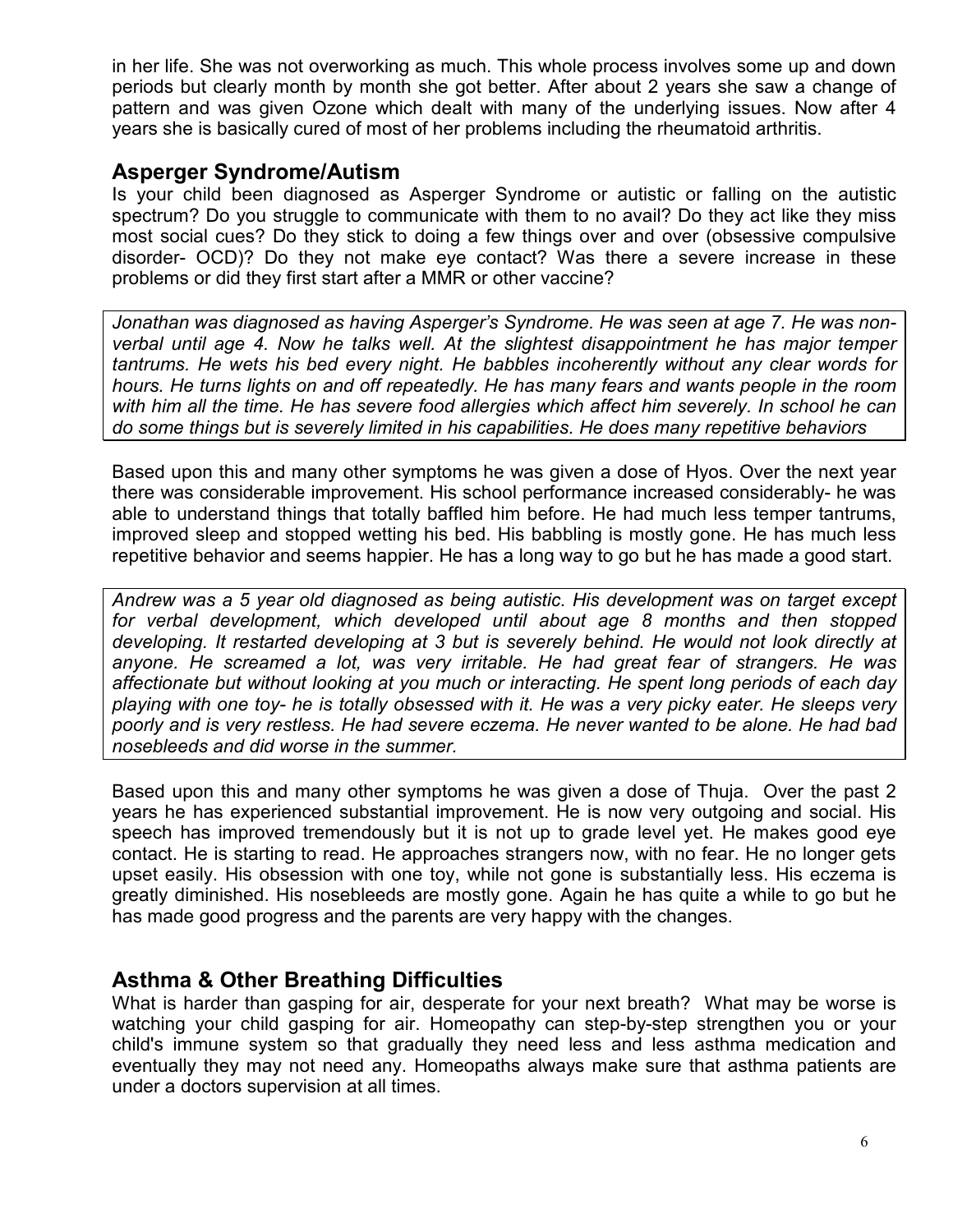John is a 34 year old, father of 3, who is complaining of asthma. The asthma has been going *on since childhood. Now it comes on mostly when triggered by allergies. His asthma is better when standing and he wheezes intensely, fighting for air. He also has lots of sinus congestion and sinus headaches. He also suffers from abdominal cramps, diarrhea and gas. He has severe backaches. Work is stressing him tremendously. He holds his emotions inside.* 

Based upon this and many other symptoms he was given the remedy Tub. By one month he reported much less asthma symptoms- he did not have to do breathing treatments at all and used his inhaler only once instead of his usual 1-2 times a week. He has no diarrhea this month and gas only once after eating badly. His energy level is higher; he snored less and was emotionally more open, especially with his wife. Over the next two years the asthma was almost gone- there was just a hint of it, a couple of times when mowing the lawn. The sinus headaches were gone. He was less affected by work stress. There were no backaches. He continued opening up emotionally more and more.

*Brittany was 5 years old when she was had severe asthma. She had had repeated ear infections for years. She had pneumonia every few months. At 3 she was diagnosed with asthma, which comes on whenever the weather was cold. She was a very loving affectionate child, but is very sensitive and her feelings get hurt easily. She daydreams often and has trouble getting tasks done. She is very scared of the dark and has a history of many nightmares. She has periods of depression when she will just sit for hours without interacting.* 

She was given the remedy Phosphorus. Things improved and she needed doses of Phosphorus and other remedies over the next years. In her case the asthma was very severe. The improvement was slow but steady. Year by year the asthma gets less and less and now is about 90% improved. She uses no drugs except during her now rare attacks. She is much less spacey and has no signs of depression. She is much less oversensitive. She has grown up into a sweet young lady.

## **Backaches - Back Problems**

8 out of 10 people have back problems. They are especially common as we age. They may be temporary back pains caused by an accident or stress. They may be long term chronic problems caused by a wide range of mechanical causes, ranging from poor habits to damage or deterioration of the spine. Many people with back problems can be helped with homeopathy.

*Donald had many back problems, both from injury and from overwork. Then he played football and "broke" his back. He had a compression fracture of L1. This caused extreme pain, stabbing like a knife. If he took enough painkillers to handle the pain, he was then unable to work. The pain went on for weeks. The orthopedic surgeon didn't help and the chiropractor didn't help. He tended to be someone who could handle pain but he couldn't stand this. He also had other symptoms including no appetite, coldness and a cough.* 

Based upon this and many other symptoms he was given a dose of Lycopodium. By one month the pain was 50% better and continued decreasing till it was gone. Also emotionally things improved, he became much more patient and relaxed and happier.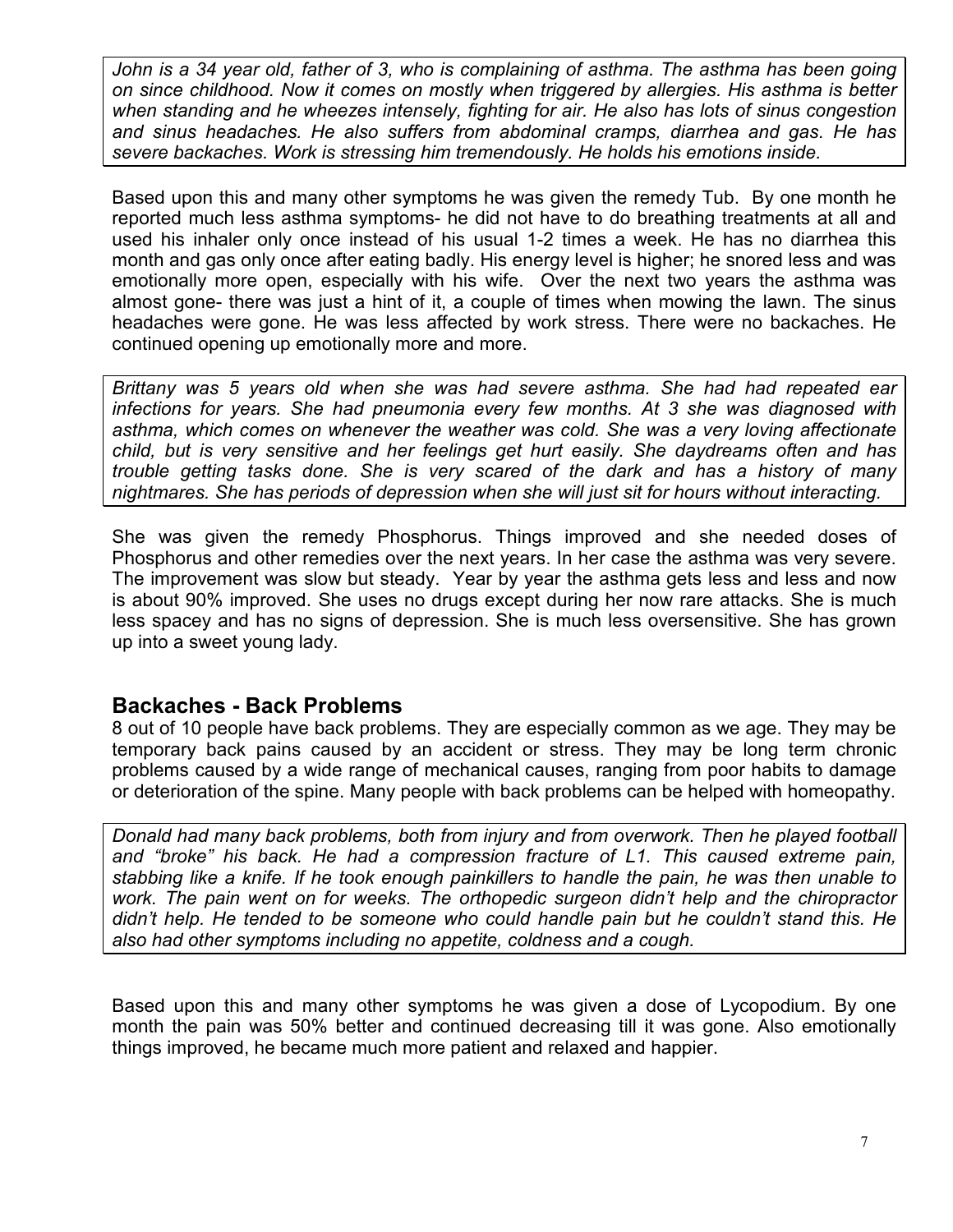*Brad had back surgery for 3 bulging disks in his lower back. Also his disk canals were small and didn't leave enough room for the nerves. He had surgery which gave back feeling in his*  leg but left numbness and pain. The pain was a stabbing shooting pain which was worse when *sitting and better when lying and moving helped it. He was raised to be very responsible. He tended to be hot tempered. He is easily upset, raising his voice and cursing. He also had headaches and kidney stones and kidney pain.* 

Based upon this and many other symptoms he was given a dose of Carboneum Sulphuricum. At one month he reported that his back felt much better. He surprised himself by going back to playing golf- he is hitting the ball further and straighter than ever before. His hot temper he was still aware of but he never lost control. Over the next year his back no longer bothered him more than slightly. He had no headaches or kidney pain. His energy increased. He was much less angry and frustrated.

## **Bipolar**

Have you or your child been diagnosed as bipolar (manic depressive)? Does you mood swing all over the place? Does your life feel unbearable due to deep depression? Do you have periods in which you do things that are dangerous- or seem crazy? Often homeopathy can help in these situations. The right homeopathic remedy will produce marked improvement in many people who have been diagnosed as bipolar of suffering from mania, depression or having maniac depressive tendencies.

*Paul was age 20. He had been diagnosed as bipolar. He had been defiant to any rules. He was quite immature and seemed oblivious to social cues He was a loner. He would say bizarre things out of context and children didn't want to be around him. He was thrown out of high school due to drugs and bad behavior. During the winter he slept most of the time. In spring he started acting crazy- walking into traffic and feeling the cars will bounce off him He was very messy and dirty. He spent his time with drugs or sleeping or hanging out. He would do things to get people mad at him- to provoke them.* 

Based upon this and many other symptoms he was given a dose of Sulphur. Over the next two years he improved a lot. He stopped being defiant right away. He gradually stopped sleeping so excessively. He worked and got a HS diploma and plans to start college this fall. The depression disappeared. He started cleaning up more and improved his hygiene. He started working part time jobs. As spring approached he was watched to see if he flipped into mania like usual but he didn't. And the next year he was watched again and again no mania. At this point he is no longer bi-polar. He is gradually getting his life back on track.

## **Candida – Yeast - Candida & Other Yeast Problems Are Curable Without Changing Your Diet**

Candida is a yeast infection which in some people grows out of control. It is believed to be a contributing factor to chronic fatigue syndrome, immune weakness, allergies, general systemic degeneration and many other problems. The usual approach to this problem is a combination of using anti-yeast agents and an extremely strict diet. People who follow this approach usually experience partial but not total improvement. This improvement is often temporary and most people are not able to follow such a strict diet for long. Is this your story? If so, there is another way.

Candida is a yeast infection which begins in the digestive system and little by little spreads to other parts of the body. It produces a large number of different toxins which weaken the immune system, glands, kidneys, bladder, lungs, liver, brain and nervous system. It is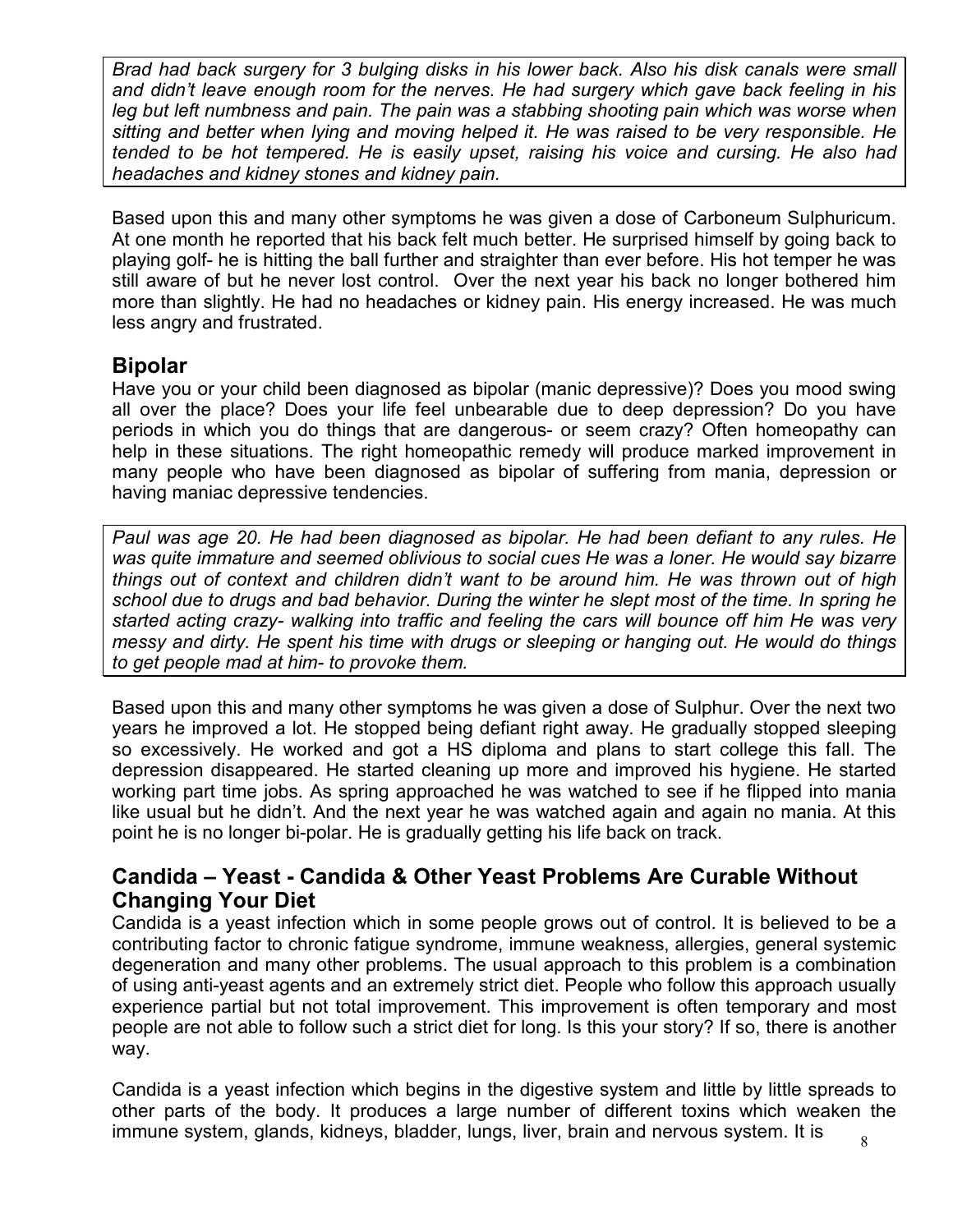believed to be a contributing factor to chronic fatigue, immune weakness, allergies and general systemic degeneration. But a much larger group of diseases are connected.

The usual approach to this problem is a combination of using anti-yeast agents such as Nyastatin or other more natural ones plus a diet which avoids all foods which contribute to yeast overgrowth.

People who do these programs usually experience a partial but not total improvement, which is often temporary. It almost never completely resolves the problem and most people can't maintain the strict diet in the long run. It is just too limiting and it is almost impossible to eat in restaurants or at friends houses while following the diet. Many people desperately looking for an answer to their problem thought this approach would solve them all, but it hasn't. This approach is partially useful but is not the answer to this problem.

The limitation is that the yeast is not the total problem. The yeast overgrowth is just a symptom of a much deeper underlying problem. Candida is a normal part of our body. The problem is that the immune system, which is supposed to keep the Candida under control, is not functioning properly. You don't need to kill the yeast- you need to get your immune system working well.

*Laura was a 42 year old woman who had been diagnosed with chronic fatigue syndrome and the presence of Candida overgrowth and Epstein-Barr virus. This is a very common diagnosis in recent years. She had gone for treatment for the Candida but the Nyastatin and Caprillic Acid made her feel sick and she couldn't stick to the Candida diet for long. She said that she had very low energy. She said that she had periods of feeling very heavy, as if too weak to stand. These were accompanied by her mind fogging -- she couldn't complete sentences and forgot what she was talking about. She couldn't read at these times because by the time she*  reached the end of a sentence she would have forgotten the beginning. Depression *accompanied these symptoms. She also had fear of heights and cancer. She said she was extremely fastidious. Her friends hated her to visit because she noticed every speck of dirt or dust.* 

On the basis of these and other symptoms she was given one dose of Agnus Castus. For the first two days she was totally exhausted with restless sleep and headaches. By one month she was much better. Despite a stressful month her energy level was really good. She had no periods of exhaustion or mind-fog. She felt for the first time that she could lead an ordinary life. Now after 6 months, her energy level is higher than it has ever been in her life. The whole pattern of exhaustion and all the symptoms that went with it are totally gone.

## **Children's Behavioral Problems**

There are many ways that children can be off balance. Some children are angry all the time others are too passive- they can just go along with what others ask them to do. Some are defiant, others are shy. Each child is different in the strengths and their weaknesses.

 $\mathbf Q$ *Randy was age 8. He was very hyperactive and had serious temper tantrums regularly. Whenever he was bored he would wander the house screaming, slamming doors, yelling "I hate you." At other times he would get a glazed look in his eyes and just look right through you. These fits used to happen weekly but now are about 3-4 times a week. He is very depressed. He tends to be bossy when with friends. But he cries and acts anxious in front of them so kids pick on him. He blinks often and constantly bites his nails. He has nightmares daily and is very restless in his sleep. He is very shy talking to most people and tends to give short answers to questions.*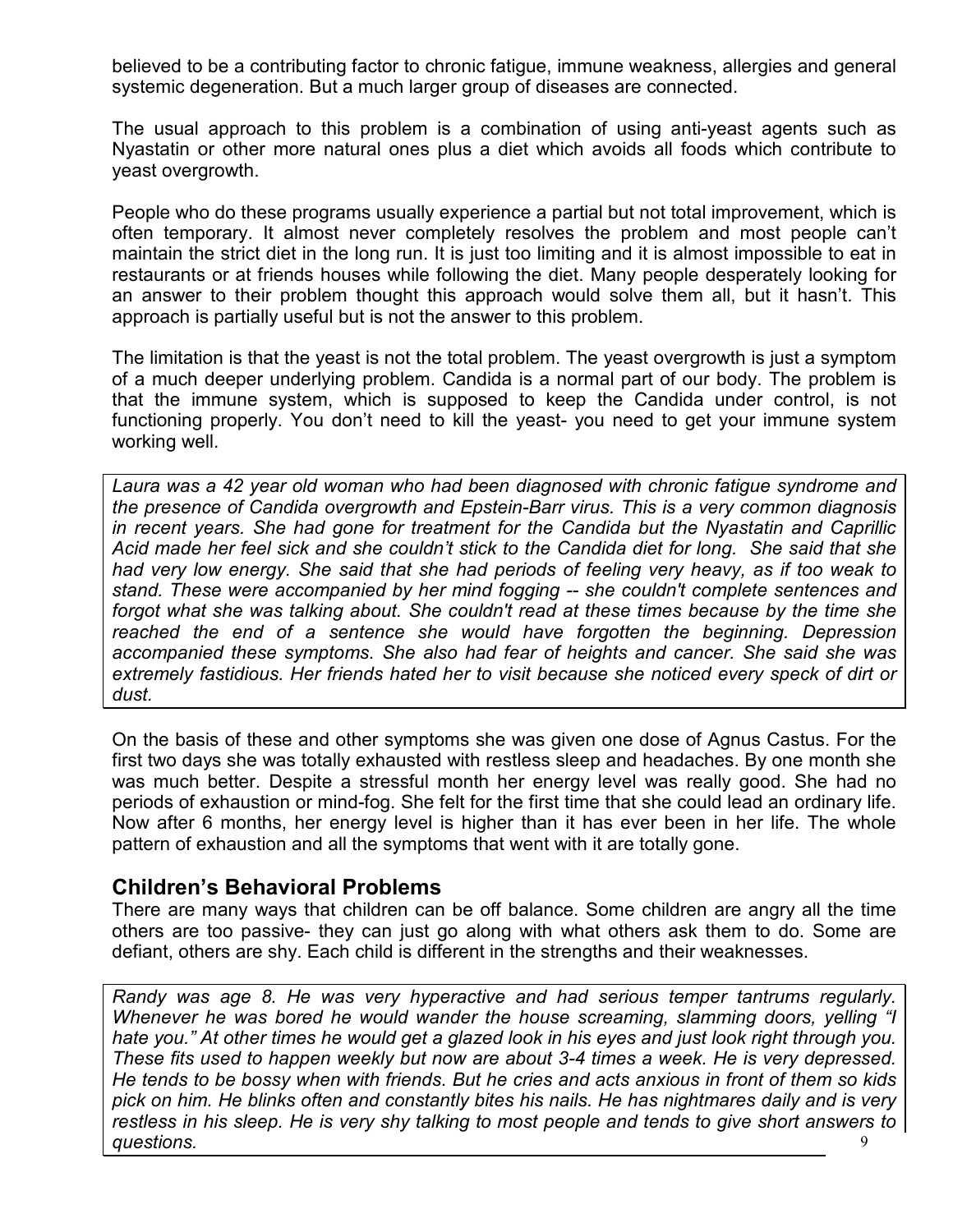Looking at this and many thousands of other details he was given the remedy Stramonium. By one month his parents reported a very different child. He stopped having nightmares. He became happier, more social, interacting much better with people. His temper tantrums reduced to 1-2 a week and were much less in intensity. Over time things continued to improve. Everything except the hyperactivity was pretty much gone by 6 months. That went away later. Now nine years later his parents are totally happy with how things have gone. He went from a deeply disturbed child who really worried them to an upright young man.

*Stephanie was 5 years old. Whenever she was unhappy about things in her life she cried loudly often. So loudly that people would come running to see what the matter was. Kids would run away from her due to her crying. She refused to go to preschool because they hurt her feelings. Now in kindergarten she goes some days but not others. She felt very insecure constantly wanting reassurance that she was loved by her parents. She didn't talk much, giving short answers to questions.* 

She was given a dose of Chamomilla LM1. At one month the parents reported that she was more cheerful, crying less and more willing to go to school. She was talking more and using more complex words and sentence structure. Over the next years things improved more and more. As the mother said: "I would have been living with a different child if it wasn't for the remedy. On the remedy she is a happy child

*Ashley was 8. Her parents described her as a typical red head but more so. She was very hot tempered, flared quickly with anger. She would get upset so easily. At school she was excluded by others. She over dramatized everything. She was very strong willed insisting on getting her own way. She had many nightmares. She had repeated sore throats, many headaches, and stomachaches. She also had severe spring and fall allergies.* 

She was given a dose of Lachesis. By one month her temper was much better. No tantrums and now it takes something big to make her angry. She had more energy, her allergy symptoms went away. Her dreams turned from nightmares into pleasant ones. Over the next two years things continued to improve. She became much happier, with a better life.

## **Chronic Fatigue Syndrome/ Epstein - Barr - Exhausted?**

Are you tired all the time? Do you drag through the day? Do you remember when you had the energy to live a full life? Or do you have chronic fatigue syndrome? Have you been diagnosed as having Epstein Barr, or Candida or yeast overgrowth? Do you want to feel better?

*Laura was a 42 year old woman who had been diagnosed with chronic fatigue syndrome and the presence of Epstein-Barr virus. This is a very common diagnosis in recent years. She said that she had very low energy. She said that she had periods of feeling very heavy, as if too weak to stand. These were accompanied by her mind fogging -- she couldn't complete sentences and forgot what she was talking about. She couldn't read at these times because by the time she reached the end of a sentence she would have forgotten the beginning. Depression accompanied these symptoms. She also had fear of heights and cancer. She was asked whether she was excessively messy or excessively clean. She said she was extremely fastidious. Her friends hated to visit because she noticed every speck of dirt or dust.* 

On the basis of these and other symptoms she was given one dose of Agnus Castus. For the first two days she was totally exhausted with restless sleep and headaches. By one month she was much better. Despite a stressful month her energy level was really good. She had no periods of exhaustion or mind-fog. She felt for the first time that she could lead an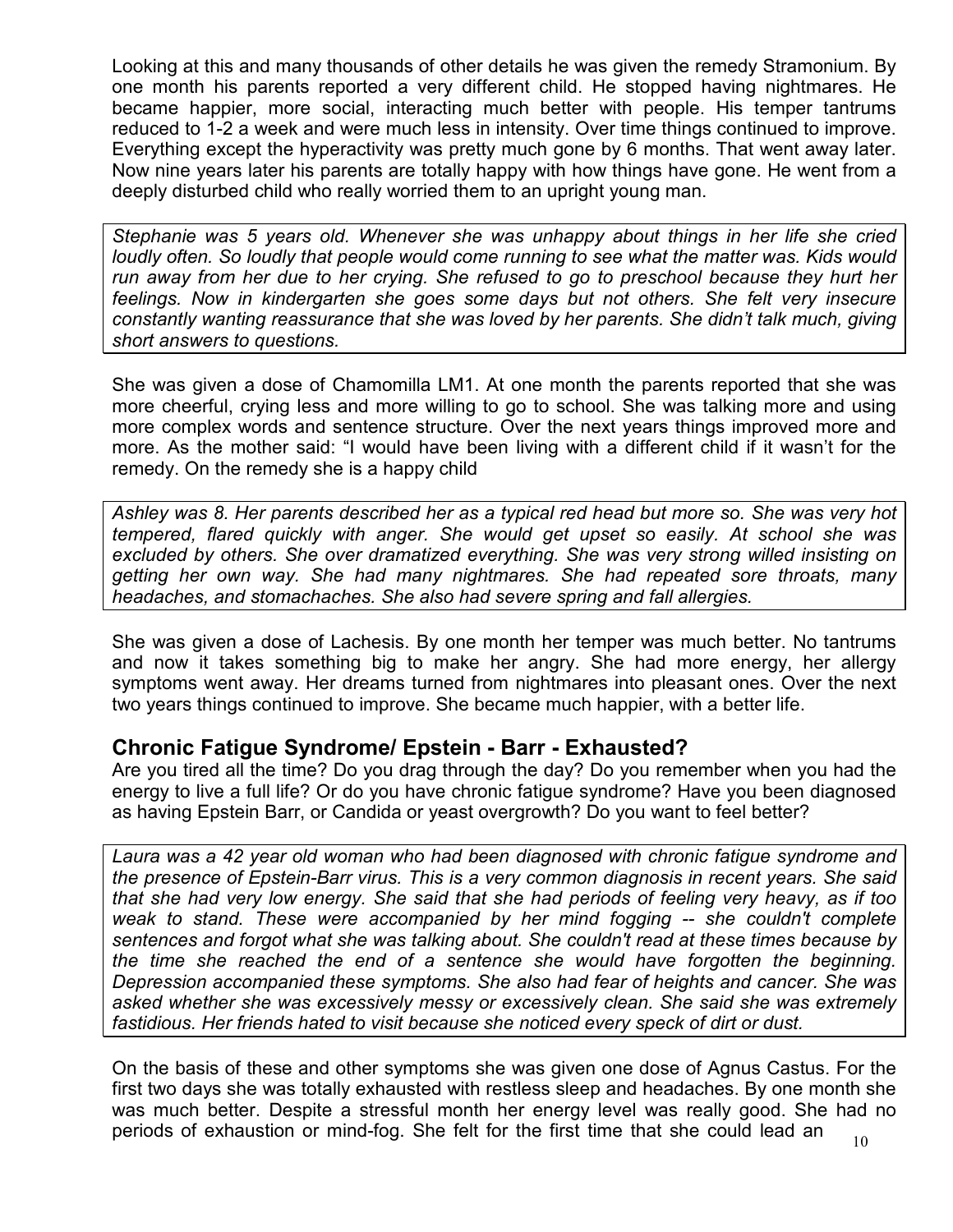ordinary life. Now after 6 months, her energy level is higher than it has ever been in her life. The whole pattern of exhaustion and all the symptoms that went with it are totally gone.

# **Chronic Pain - Fibromyalgia- Are You Tired of Aching?**

Are you suffering from fibromyalgia - aching and exhausted? There seem to be a growing number of people complaining of these and other symptoms which have been labeled as fibromyalgia. This often consists of aching and other pain all over the body, stiffness, fatigue and sleep problems. It may also include irritable bowel syndrome, headaches, TMJ problems, multiple chemical sensitivity and many other symptoms. Often people are also diagnosed as having chronic fatigue syndrome. Conventional medical treatment involves taking drugs for each of the many symptoms. This approach does not restore a good quality of life and you continue to suffer. Many alternative medicine approaches can help to a degree. Homeopathy often can help much more than other approaches.

*Margaret is a 50 year old woman who has suffered from fibromyalgia for the past 12 years. She has suffered from aches in her muscles as if she exercised too much- motion helps and hot baths help. She has bursitis in her hip. She has frequent urination up to 2 times an hour. She has irritable bowel syndrome- sometimes constipation and sometimes diarrhea. It takes her forever to fall asleep so she has to take sleeping pills but then she wakes after a few hours and it takes hours to fall back asleep. But worst of all she is exhausted- so tired that walking is hard, everything is an effort. All these problems developed after getting sick in Mexico with "turista". She divorced a few months before this trip and was sad and depressed. She had a difficult childhood with an alcoholic father. Her father abused her and her mother. She was depressed often, her marriage didn't work out. She cried all the time.* 

Based upon these and other symptoms she was given Natrum Muriaticum. At one month she reported that the first day after the remedy was bad. After that a whole lot was better. She slept wonderfully the first two nights and in general sleep is much better. The bursitis in the hip is almost gone. Her urination went from 10-20 times a day to 4-5 times a day. She can concentrate better. Her pains are up and down in some areas better, other areas worse but in general they are getting better. Her energy is slightly better and she is getting much more done. Over the next 5 years things improved tremendously. For the past 2 years the problems are essentially gone. Her energy and sleep are good. There is no pain. Her bowel movements and urination are normal. She is happy and her life is going well.

Here is the magic of homeopathy - a person's life transformed from one of agony to one of health. This is not an isolated situation- many people have been helped like her.

### **Constipation**

Most people occasionally have constipation. But in some people it is a constant problem. It can be extremely painful, causing great discomfort as the poisons build up in the body. It may also aggravate hemorrhoids. Or you may have diarrhea which alternates with constipation.

*Leslie was a woman in her 40's who was complaining of chronic constipation. She had a bowel movement every 3-4 days and it was hard to get that one out. Even when she had a bowel movement only some came out. She constantly felt full. She also had headaches about once a week. She has bad sinus congestion. Otherwise she felt fairly healthy. When her personality was examined, she was a sluggish person. She felt over–responsible, always trying to do what needed to be done to help people. She was sad often.*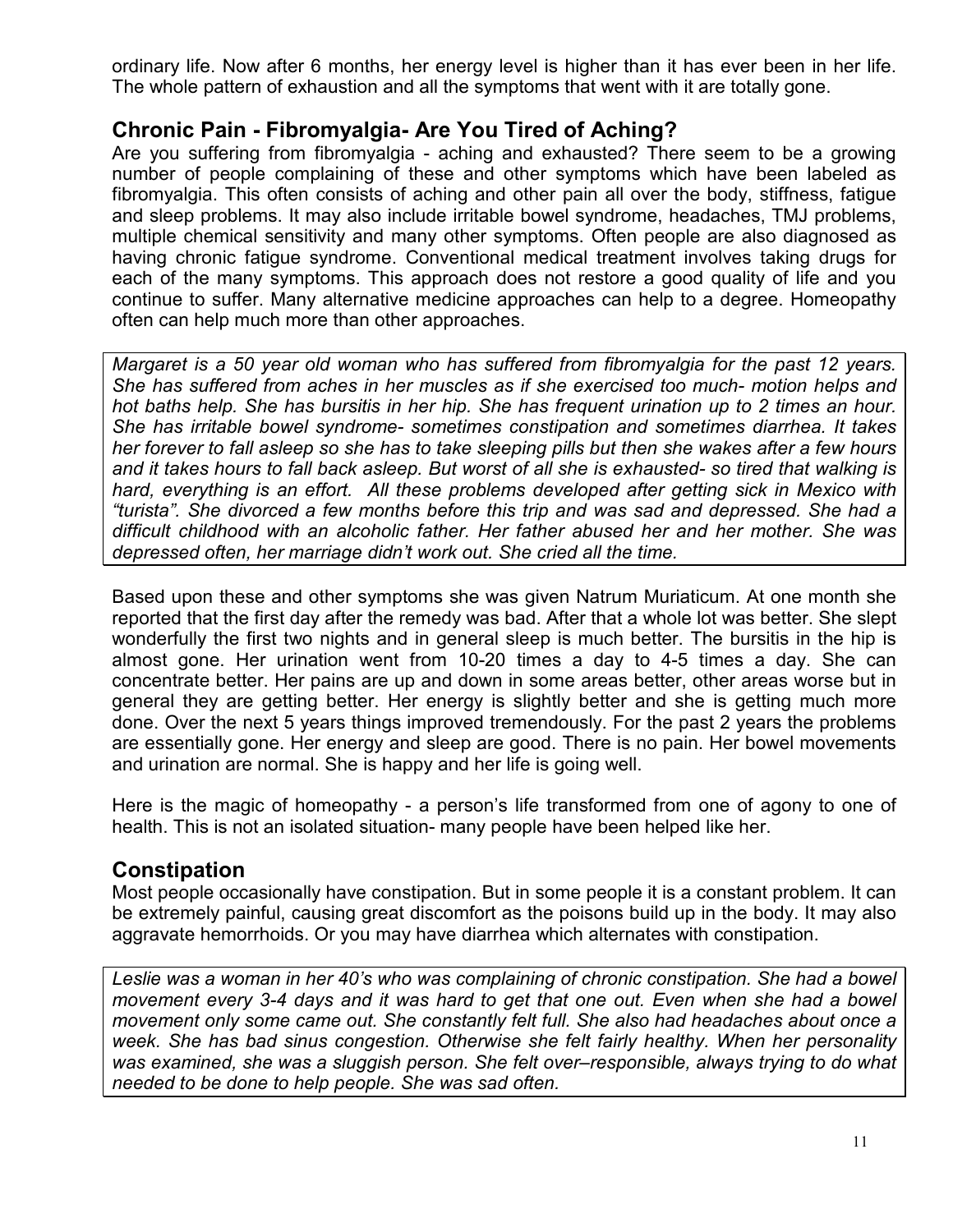Based upon this and many other symptoms she was given a dose of Calcarea Carbonica. By one month her constipation was slightly better and she was happier and had higher energy. The sinus congestion was much better. By a few months she had a bowel movement every other day. By 6 months she had one daily. By one year she had an average of 2 a day. She no longer felt full. The bowel movements were complete ones. She was happier, had more energy and it was easier to get things done. Headaches were extremely rare. The sinus congestion was gone.

## **Delayed Development or Learning Disabilities**

Do you have a child who either is delayed in their development or are slow to learn? Did they do some of the developmental steps much later than other kids? Are they slow to walk or talk? Or is learning very difficult for them? Often homeopathy can help all of these children to move forward, reaching much more of their potential.

*Jennifer was a 2 year old who was developmentally slow. She didn't crawl on time. She was just learning to walk now, but with difficulty. She had a small vocabulary and was very difficult to understand. She has teething problems. With teething she is miserable in lots of pain. Whenever she teethes she gets an ear infection. She is cranky and needs to have her mother there all the time, or she gets upset. She is very picky about what she eats- she eats a very narrow diet.* 

Based upon this and many other symptoms she was given a dose of Calcarea Phosphorica. By two months her parents reported that her vocabulary exploded and she was much more understandable. She repeats what she hears her parents say. She walks without difficulty now. When she is ill the remedy helps a lot with getting well faster. By 4 months she has happier, much less cranky. She is more independent. She is no longer a "backward child."

*Jonathan is 12 and has learning disabilities. He has been in special education since kindergarten. He has an IQ of 75. All learning comes very hard to him. He is very quiet and very shy. His confidence is quite low. He has trouble focusing on work but if he finds something to interest him he focuses on nothing but that.* 

Based upon this and many other symptoms he was given a dose of Baryta Sulphurica. By one month he could focus better at school. He was less tired, more self confident, more creative and school work is becoming easier for him. He acts much less shy. By one year he had moved ahead 2 years in schoolwork. He was much more confident and happy. His parents are gradually becoming less worried about him and are more confident of him having a happy fulfilling life.

### **Depression/Unhappiness** -**Prozac Is Not the Answer**

Have you been diagnosed as clinically depressed? Or is your life just not feeling very good to you? Do you spend too much time at home alone, crying, feeling unable to enjoy life? When good things happen to you are you unable to feel them? Do you want to find a way out of this hole ...a natural way without the artificial happiness of drugs? Prozac and other anti-depressive drugs give you an artificial sense of things being okay – but under the surface your problems remain. And the side effects can be very difficult to handle. Homeopathy offers something more.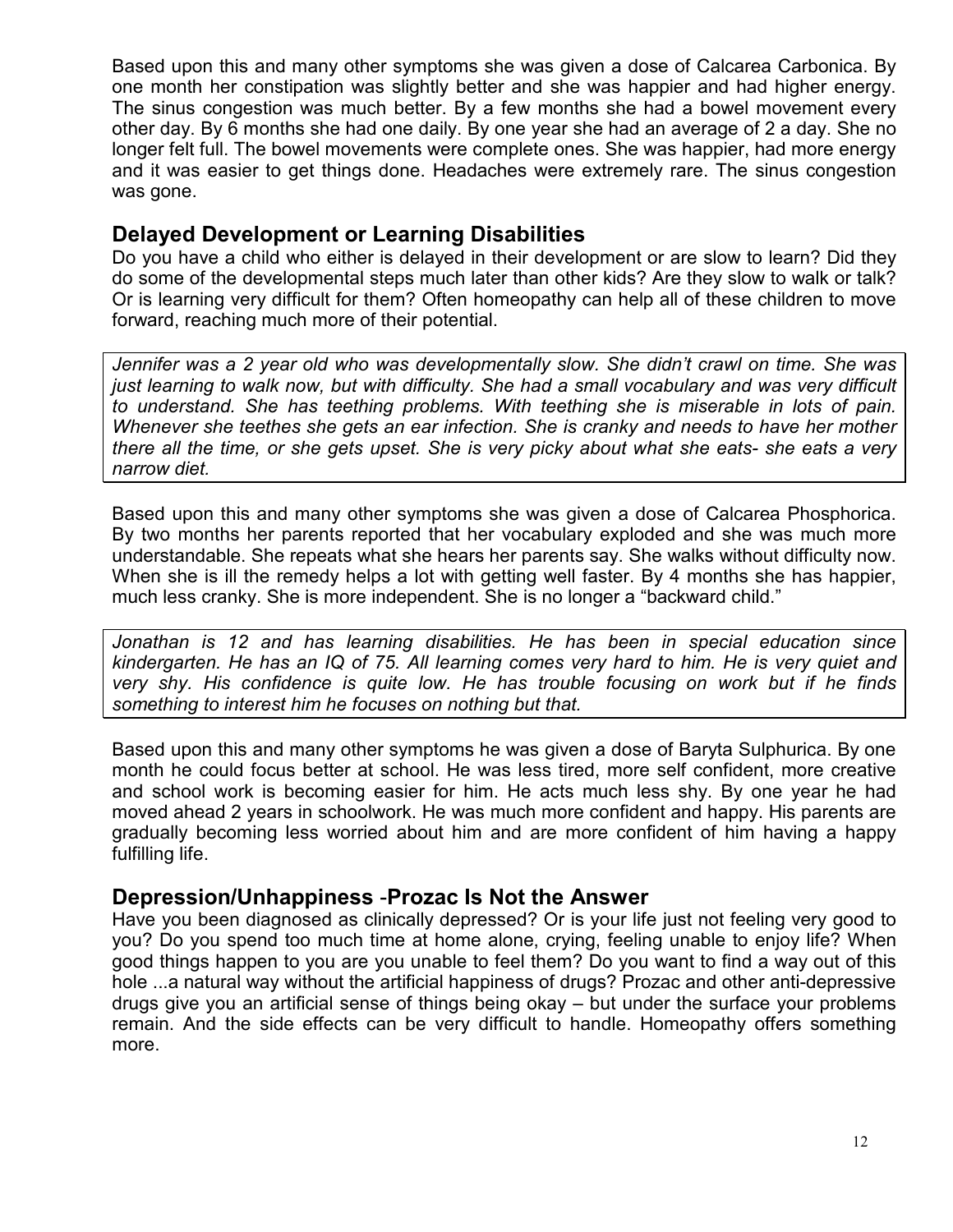*Joan was a 48 year old woman. She started feeling depressed after her first child was born, almost 10 years ago. She feels hopeless - there is nothing she can do to make anything better. The depression gets much worse when her husband gets angry or withdraws emotionally from her. She lies around with no energy, sleeps a lot, eats a lot, she goes on eating binges. She can't think clearly at these times - doesn't want to think - she just shuts down. Before the depression she was a very independent person and could care for herself and master any situation. "But then I had a child who is totally dependent on me - what if I blow it? What if I damage them emotionally?" She didn't want to work because she wanted to focus on her child but being home drove her crazy. Her husband didn't want a child- so the hopelessness and depression took over. It was mixed with anger at her husband and depression took over. One time she hit her child in frustration and since then has been filled with fear of doing it again and feelings of not being good enough. She has been taking Prozac on and off - it helps to a degree but not totally. She has not been on it the past few months. She has severe food allergies especially from milk and other dairy products which lead to cramps, tiredness, mental confusion, debilitating exhaustion, depression and hopeless feelings. She has had low blood sugar since 30. If she goes too long without eating she gets mental confusion, can't concentrate, can't finish sentences, forgets what she is saying and the word, isolates herself because she can't respond and can't deal with people, not because she doesn't want company. She has weakness and muscle weakness and feels hot & sweaty, flush on torso, head, and neck. She gets daily headaches- migraines. They started when she was 6 months pregnant with her second child. They are preceded with an aura - circle of sparkles flickering spreading and also preceded by mental confusion.* 

Based upon all of the details of these and other symptoms she was given one dose of Natrum Sulphuricum. After 5 weeks she had a follow up. She felt worse at first then got gradually better. She went through a gradual process over the next 6 months of becoming aware of patterns and then breaking them, of changing how she related to people. By the end of this period she is much happier. Her depression is much better- there is no real depression anymore just occasional short periods of self doubt but she no longer wallows in it. Her energy level is much higher. She has had no headaches at all the past 3 months. She is concentrating much better. She has no low blood sugar problems. The food allergies are much less. She and her husband went through a period of arguing more as they worked out problems but now are doing much better than before.

### **Digestive Problems**

People complain about a wide range of digestive problems. Some examples have been noisy digestion, excess gas, distension in the abdomen, stomach aches, pains in the abdomen, GERD, acid stomach, acid reflux, gastroenteritis, pancreatitis, etc.

*Penny was 14 when she had complaints of stabbing abdominal pain near the belly button (umbilicus), it happened 3-4 times a week in the afternoon. She also had diarrhea. She also had headaches with dizziness as if her body was spinning fast. The headaches felt as if she was hit with a fist and pressing her head helped the dizziness. She gets the abdomen pain and headaches more often when she worries about things. She always insisted on getting her own way. Other kids picked on her a lot. She also suffered from bloody noses.* 

Based upon these and many other symptoms she was given a dose of Carc. By one month she reported less stomach aches, less headaches, more energy, no bloody noses, and in general felt better. By 2 months she was noticeable calmer, no abdomen pain, no diarrhea, no bloody noses, no headaches and was more cheerful. Over the next year all problems were gone, she was happier, less insistent on getting her own way and is doing well.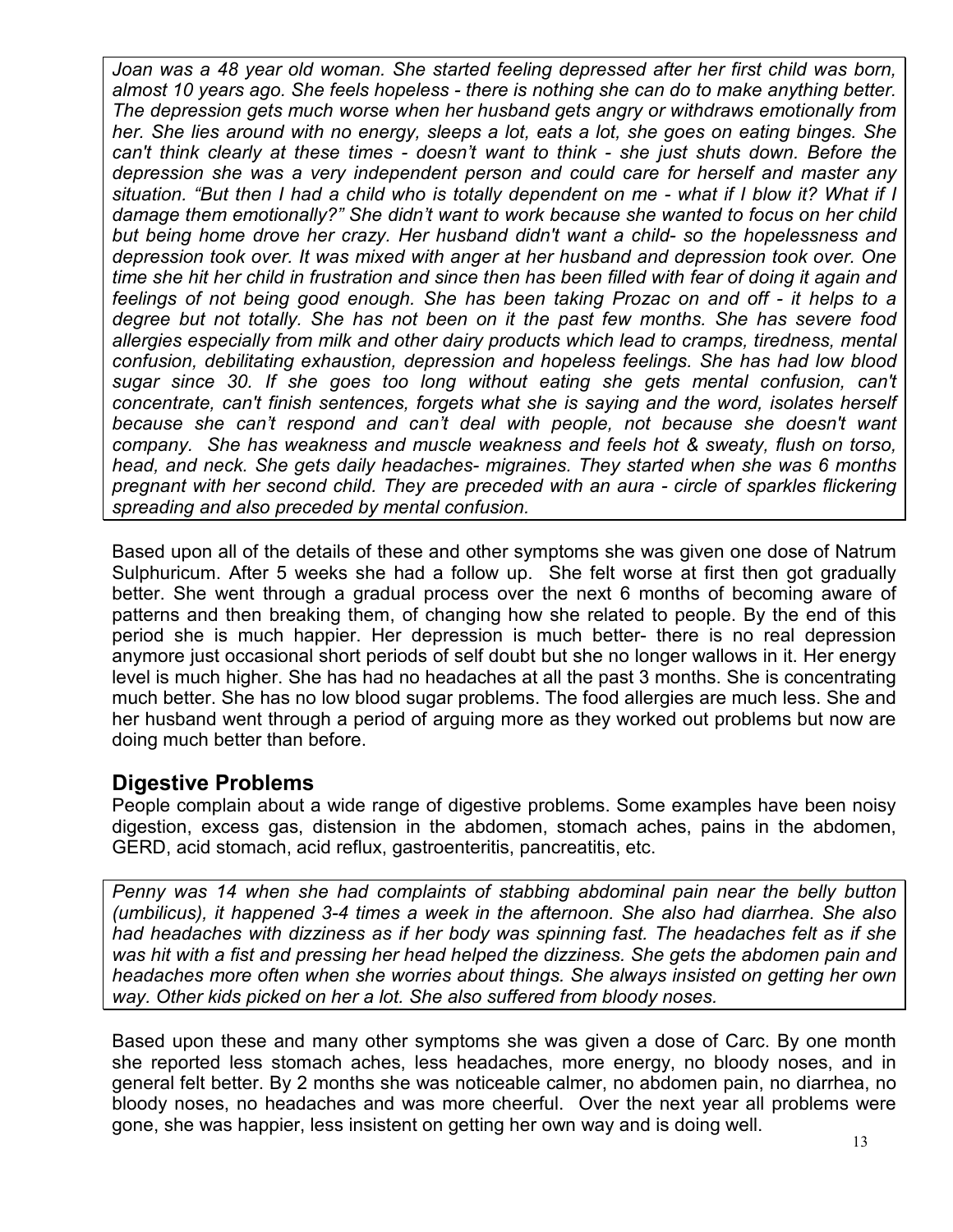*Sandy was 38. She had been battling stomach problems for many years. She got severe abdominal pain, doubling over in pain. She felt like she would pass put, sweating, felt like she was having a heart attack. She has had to go to the hospital many times, doubled over on the floor, in tremendous pain and vomits. She also has bad migraines and is very irritable. Many other areas of her problems included her childhood problems and found out many interesting facts such as her great fear of snakes and her hatred of eggs. The doctors removed her gall bladder which they thought would help, but it didn't. It made things worse.* 

Based upon these and many other symptoms she was given a dose of Calcarea Carbonica. By one month she reported much less stomach problems and no vomiting at all. She was less irritable and happier. By three months she reported that she was doing really well. There was no abdominal or stomach pain, no nausea. She was feeling really good. She is more motivated about doing things. She was now off all her drugs (with her doctor's approval) because she was doing so well.

### **Dyslexia & Learning Disabilities**

Has your Child been labeled dyslexic? Has he or she been having trouble learning in school? Is reading especially difficult? Some children have trouble processing information in the same way as most other people. In some cases they have dyslexia. In many other cases they are incorrectly diagnosed as they just simply have another style of learning.

*Andrew was a bright 10 year old boy. Despite being bright, he had a lot of trouble doing his schoolwork. His reading and writing were very poor. He made many spelling mistakes. When writing he reversed some letters. Andrew also couldn't concentrate in school. Finally the school psychologist diagnosed him as having dyslexia. He didn't make eye contact and didn't interact very much with adults. He also acted very spaced out -- unfocused. He was easily irritated and aroused to anger, especially on waking in the morning. Another problem was that he wet his bed, a few times a week. This bothered him very much, and made him feel bad about himself.* 

After examining his case he was given a homeopathic remedy, Pulsatilla 200. Two weeks after the remedy he developed a high fever, headache and sore throat for two days. After this aggravation he started improving. By one month he was much calmer. He totally stopped wetting his bed, which made him very happy. He woke with anger much less often. There was no change in reading ability. By four months his reading had improved somewhat but still had a long way to go. His math skills had improved dramatically. He still did not wet his bed and he got angry much less. By eight months his reading had improved strongly. He no longer awoke with anger. He became less lazy. He became somewhat less spacey in class, less nervous and more confident. Now after one year his reading has improved dramatically. His mood is much better, with fewer arguments. He acts much less lazy and less argumentative. His spelling mistakes are somewhat better. He has matured. Andrew feels much better about himself due to all the improvement.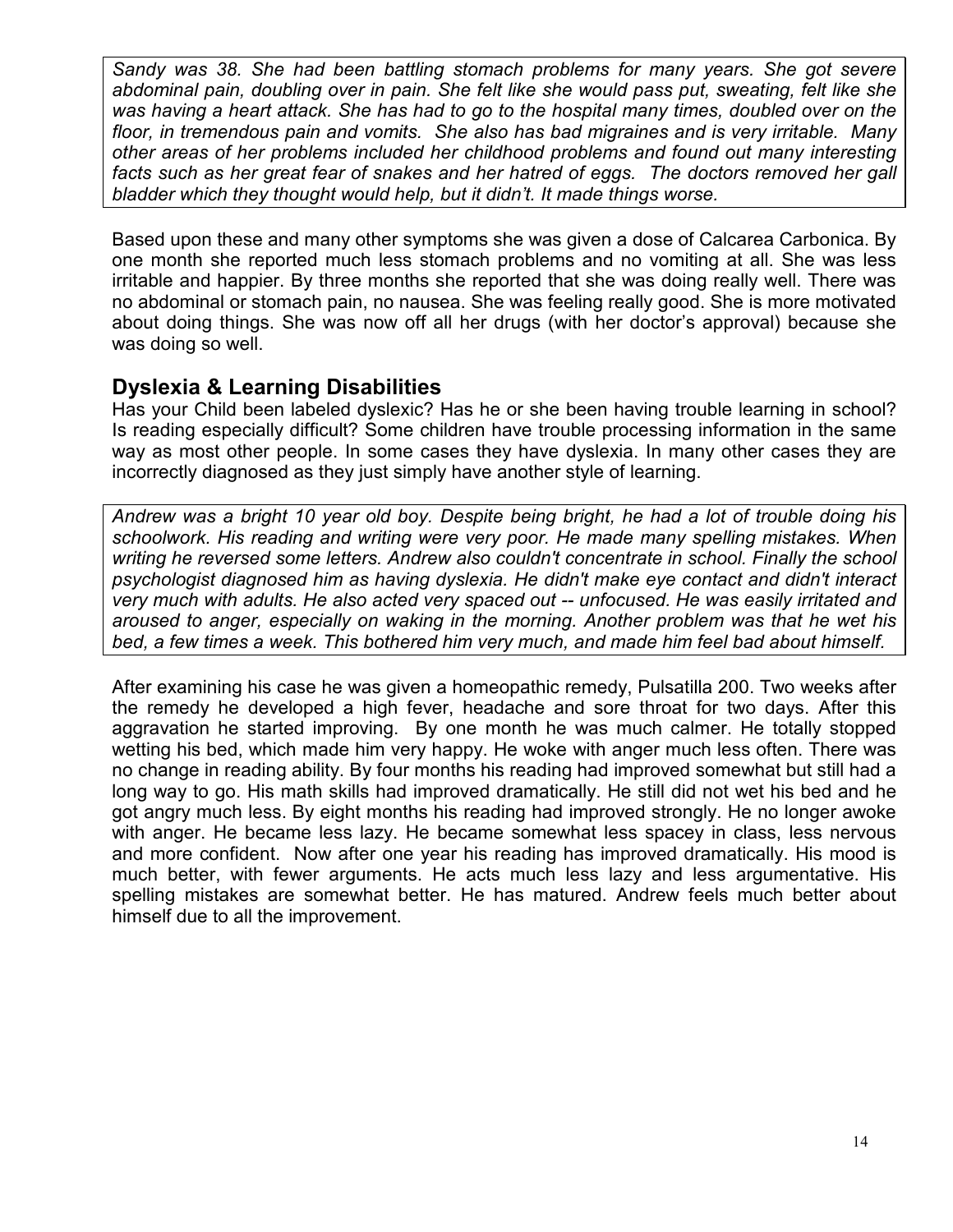## **Stop Your Child's Ear Infections Naturally Without Antibiotics or Tubes**

Instead of giving antibiotics every time your child has an ear infection, homeopathy can strengthen your child's health so that the whole pattern of getting sick stops. One of the hardest things for a parent is to watch their child in pain and not be able to help. If your child has a pattern of repeated ear infections, you probably feel helpless. The conventional medical approach is to give antibiotics every time an ear infection is diagnosed. Or if these are ineffective, a tympanostomy (tubes) is performed. Most doctors will convince you that there is no other option. But is this intervention really necessary?

Otitis Media (middle ear infection) is responsible for about 8% of all visits to the pediatrician and 17% of all infections that are diagnosed. One of the reasons that parents run to the doctor with ear infections is the mistaken belief that ear infections may lead to permanent loss of hearing or mastoiditis. According to Dr. Robert Mendelsohn M.D., in 25 years of pediatric practice he has never seen either occur from ear infections left untreated. Hearing loss is no more common when antibiotics are not used then when they are.

Recent medical studies have shown that giving antibiotics does not affect the course of ear infections at all. They do not help. But they can hurt. There are many negative consequences of antibiotic over use. These include destruction of beneficial bacteria in the body leading to more health problems. Also abuse of antibiotics has led to the current situation where many antibiotics when needed no longer work, because many bacteria have developed immunity to all known antibiotics. Studies have also shown that decongestants, antihistamines and ear tubes do not help. One study showed that where both ears were infected and tubes were put in only one - results were identical in both ears - showing the tubes didn't help. Also the tubes are risky and can have severe side effects. Tympanostomies are done by puncturing a hole in your child's eardrum and inserting a tube. This can result in loss of hearing from scarring or hardening of the ear drum.

#### **If the conventional approach doesn't work - what does work?**

One possibility is Classical Homeopathy. This 200 year old system of medicine is common in Europe and most of the world, and is becoming better known in the U.S. Classical Homeopathy is a system of health care using natural remedies. It differs from conventional health care in that it doesn't focus on treating each ear infection separately, but instead looks at the child who has a pattern of ear infections and works to stop the pattern. It does this by not treating the ear infections as a separate problem but instead treating the child as a whole. This same child who has ear infections probably also has other physical problems and maybe also has some emotional ones. They have a certain type of personality, certain likes and dislikes and many other things that make them a unique person. All of this information helps us choose the right homeopathic remedy which matches the whole pattern of symptoms. This one right homeopathic remedy works to strengthen the health of the child. As your child's health improves, the ear infections and other problems will go away.

Unlike conventional medical care, the initial homeopathic appointment is long enough (2-3 hours) for all of your child's problems to be fully explored. The pattern of how these symptoms fit together is compared to the pattern of each of 3000 homeopathic remedies. We will choose the remedy that will bring your child back into balance and allow their body to heal itself. The correct remedy will produce a profound improvement in their health and well-being.

Homeopathic remedies are natural, safe, regulated by the FDA and produce no side effects. Homeopathy has a tremendous amount to offer children like this.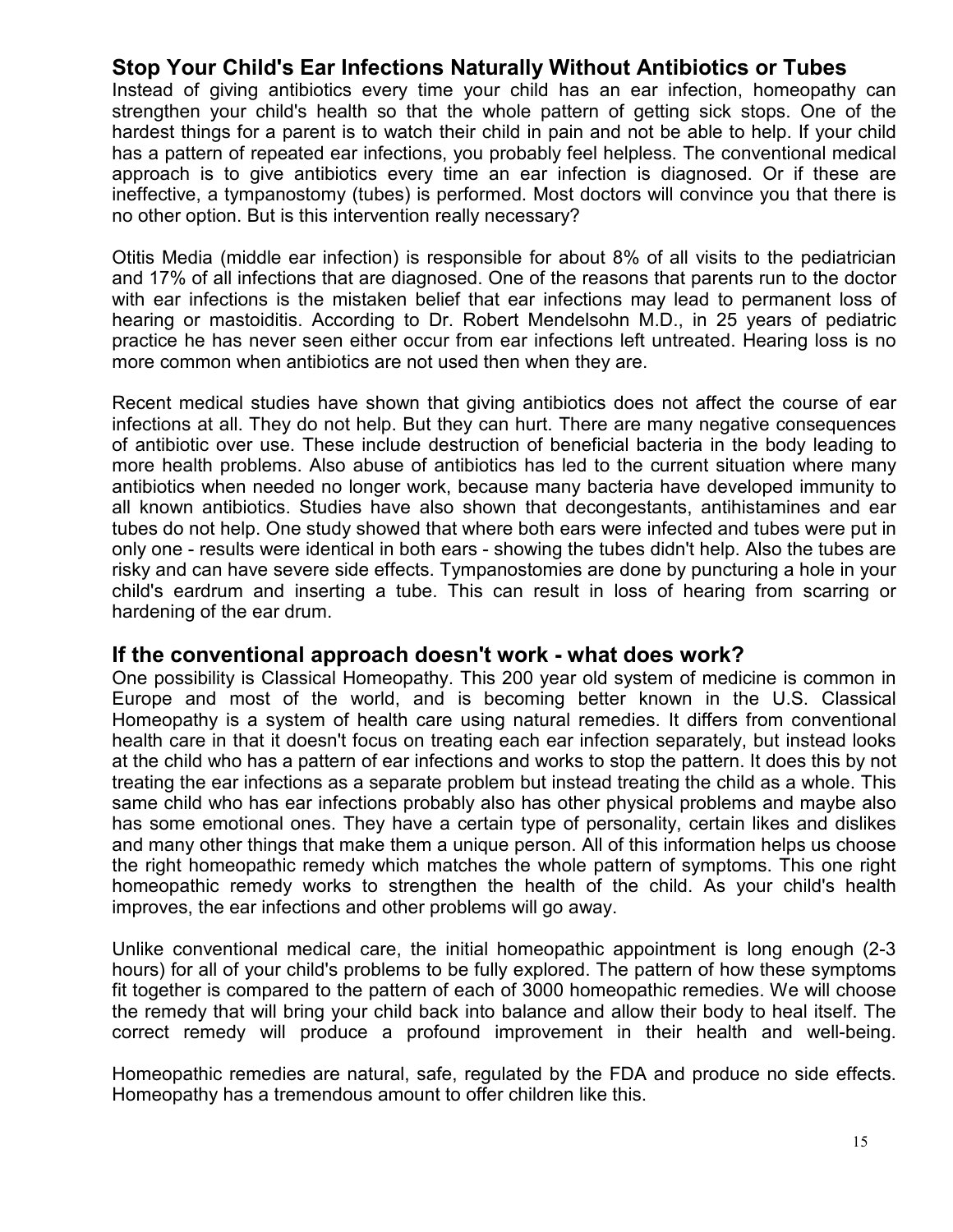# **Excessive Perspiration**

Whether you call it excessive perspiration or excessive sweating or hyperhidrosis, it is unpleasant and uncomfortable for the people who suffer from it. They often feel self conscious and embarrassed and wonder what is wrong with them.

*Samantha was 16 and complained of sweaty hands and feet. The sweat just dripped off her. It messed up her social life, because she was so self conscious about them. The sweat was sticky. In addition she easily got agitated, upset about things. She tends to lack confidence. She got anxious easily. When she was upset she would cry easily. She woke often at night and had trouble going back to sleep.* 

Based upon these and many other symptoms she was given a dose of Argentum Nitricum. By one month she reported that the excessive sweating happened half as often as before. Her sleep was somewhat better and confidence better .Gradually things improved. By 6 months the sweating was rarely a problem except in extreme anxiety causing situations. Nowadays she doesn't even mention sweating as an issue at all. Her sleep is fine, her confidence is fine and her life is good.

*Linda developed hyperhidrosis at 17. She suddenly started sweating on her hands and feet. The perspiration was connected to feeling anxious especially when she was about to do something that made her nervous. The doctors recommended treatment of cutting several nerves in the chest. She did that which reduced the hand sweating but moved it to the chest*  and elsewhere in the body. She started developing tremendous burning heat in the chest *which was much worse than the perspiration in the hands that it replaced. She was a person who was bored easily, so didn't stick with anything or anyone. She was very sensitive – easily bothered by what other people said. She was easily anxious and self conscious. She also suffered from migraine headaches.* 

Based upon this and many other symptoms she was given a dose of Silicea. By one month the heat in the chest and the perspiration had reduced tremendously. She was slightly less anxious and not bored as easily. Over the next few years the excess perspiration and heat reduced more and more. She became much more self confident, became much less anxious and over sensitive and stopped being bored easily. She got a much better job, settled down and raised a family.

## **Fears & Anxieties - Stop Being Afraid** - **Are Your Fears or Anxieties Taking Over?**

Sometimes our fears or anxieties take over our lives. They keep us from enjoying life. We can't go out of the house or we are unable to do the things we want. We may lie in bed full of anxiety. Or your child may have fears or be anxious or have nightmares or night terrors. Living a life with full of fear is so limiting. Fear keeps you from doing things.

*Ashley was 11. She was often ill during that past autumn. She had a runny nose and sinus headaches. The school year was about to start and she was very nervous about it. She said that she was afraid when meeting new people because she thought that the teachers or schoolmates wouldn't like her. She was a sweet lovable child. Her sleep was very disturbed. It took her one or two hours to fall asleep because of her anxiety. As soon as she lay down, she felt that something bad was going to happen to her. She was afraid that someone would break in and kidnap her. She kept a night light on and couldn't go to sleep without it.*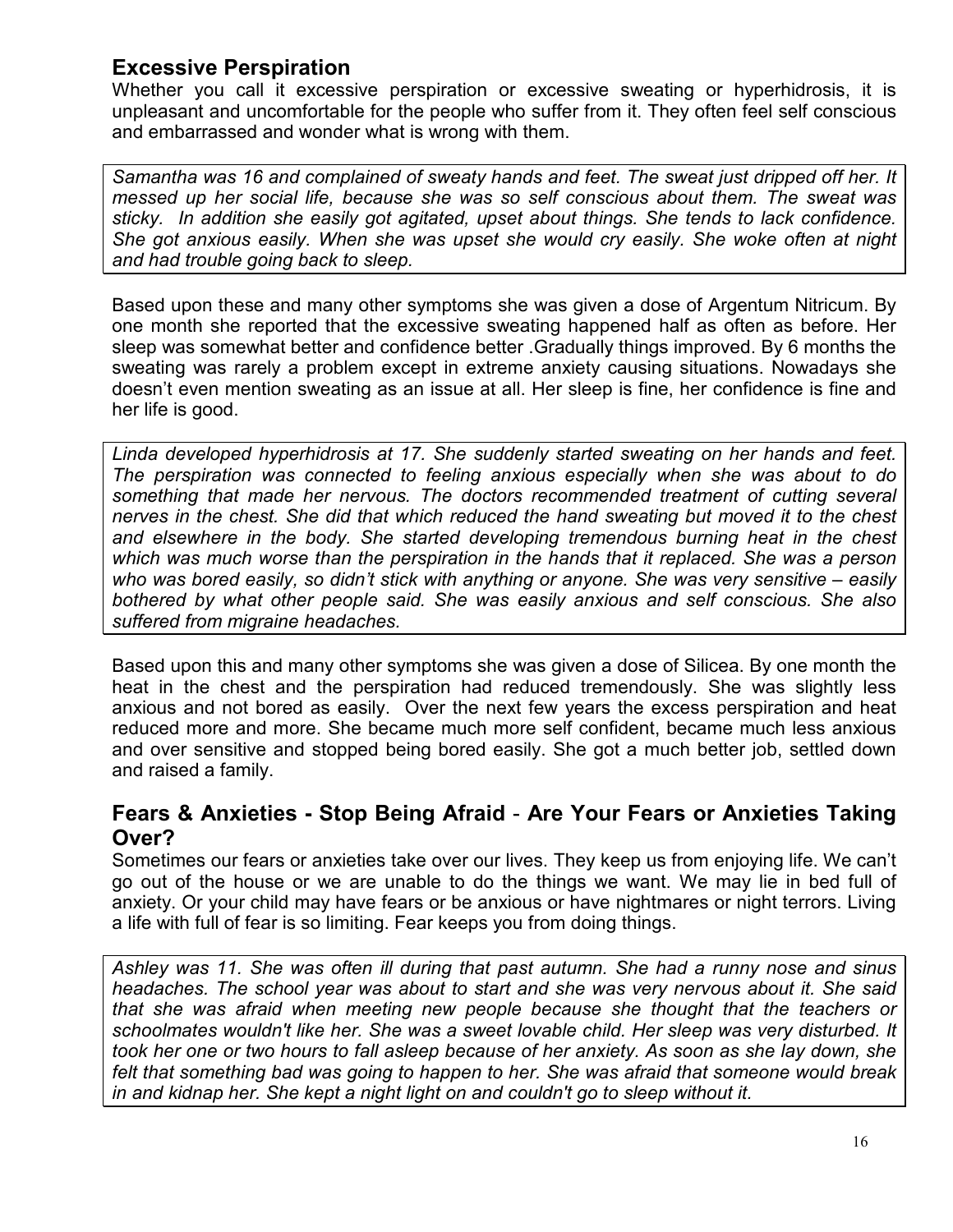Looking at these and many other symptoms she was given one dose of Phosphorus. After an initial aggravation of her sleep symptoms, she started feeling better. It took longer for her to get frustrated. Her fears became much less. She said that she was able to go to sleep without any fear, and didn't even need a night light. Her energy level became much higher. She seemed more responsible and worried less about what other people thought of her. Her runny nose and sinus problems were much less. After two months she started the new school year. She dealt with it much better than the previous year, without much fear or anxiety. Her mother noted that this year, for the first time in years, she got ready for the first day of school with eagerness. Six months after the remedy all the original problems were gone. Her mother said that she was eager for change, while before the remedy she was scared of it. She felt much more confident.

## **Headaches and Migraines** - **Don't Just Control Headaches and Migraines**, **Eliminate Them**

The conventional approach to treating chronic headaches and migraines is to take large quantities of drugs to reduce them to a manageable level and to try to get on with your life. But it is difficult, isn't it? How can you enjoy life when severe pain is always waiting around the corner? Instead of controlling your headaches- homeopathy can find a remedy for you which will gradually make the headaches go away until they are just a memory. At the same time the right remedy will improve many other things in your life.

*Heather had many problems. She had had bad headaches for as long as she could remember. She had constant headaches which got better and worse but never went away. They were one sided and located in the forehead above the eyebrow. The pain felt like a pressure, pressing outward. She also was diagnosed with infertility. She had no menstrual periods in the past 3 years except when given hormones to bring them on. She desperately wanted to have a child. She had a runny nose all the time for years. She had bad heartburn. Her gums bled frequently. In addition she was very dissatisfied and unhappy with her life. She had many fears including fear of being attacked and robbed. She had low energy both physically and emotionally. She was inefficient doing daily tasks. She was very moody. She could be very quiet and patient and then suddenly lose control.* 

She was given one dose of Natrum Muriaticum. Three weeks after the remedy she got a skin condition on her back, which lasted a week. This was the disease coming outward. She gradually started improving. By four months after the remedy, her headaches were much improved. She no longer had them all the time and when she had them they were much less strong. Her heartburn was gone, her gums bled much less. She was much more patient with the kids. By one year her headaches were gone. Her menses restarted and came regularly. Her runny nose was gone. She said her life feels good for the first time in many years. By 18 months she became pregnant and gave birth to a health boy.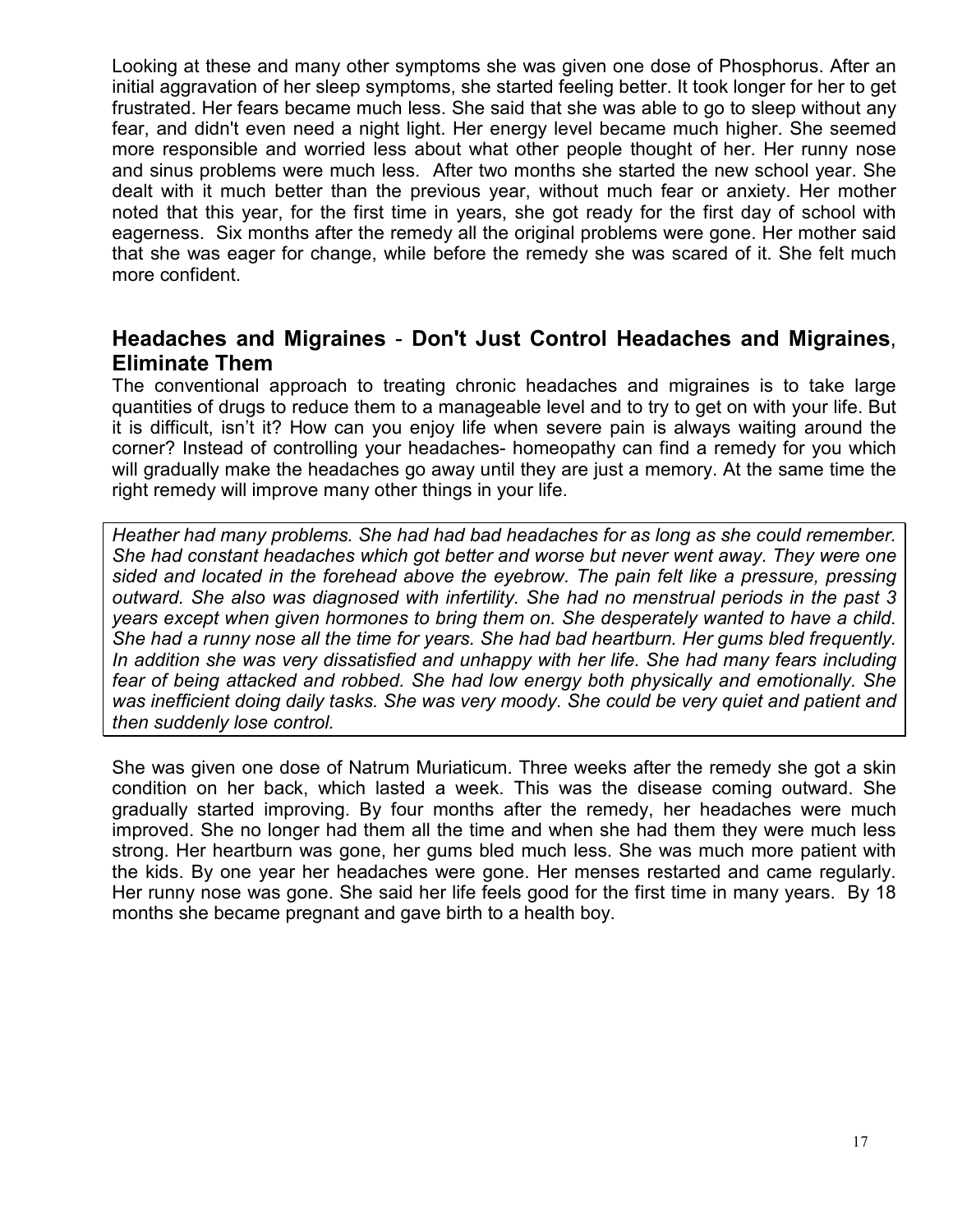*Beth was a 35 year old woman who was complaining of migraines. Her headaches are a pounding pain which start on the left side above the temple and moves to behind the left ear. If it lasts for a few days then it will extend to the right side. The headaches usually happen every 2-3 weeks and often last for 2-5 days. The pain is made worse by noise, light and bending forward and any fast motion. The headache is accompanied by a heaviness. Cold applications slightly ameliorate the pain. 1-2 days after the headache begins nausea starts but caffeine helps the nausea. She also has severe sleep problems. She was able to fall asleep with no problem. But for the past 2 years she would wake after 4-5 hours and be totally awake and totally unable to go back to sleep. She would be full of energy. But after about 3 hours her energy would run out and she would be dragging for the rest of the day. She has severe low energy. She was exhausted from any activity. After getting dressed she would need to rest for 20 minutes. Her other problems were cold sores above the upper lip, sinusitis and chronic urinary tract infections. She craves sweets, salty food and smoked food and has an aversion to olives, coffee, slimy foods and spicy food. She feels cold a lot. She sleeps on her right side. She is very sensitive to sunlight and is sensitive to drafts. As a child she was very shy, timid, sensitive, acted as a peacemaker and wanted to be alone a lot. Emotionally not much stood out but she has a fear of spiders and an aversion to crowds of people.* 

Based upon this whole picture she was given one dose of Sulphur. After 6 weeks her headaches were more frequent for the first 2 weeks. Then they were less frequent and milder for 2 weeks and there had been none for the past 2 weeks. She is much less tired. Her sinuses are draining more - less plugged up. She seemed much calmer and happier. Her general well being was much better. She only woke up early 1 day in the past month instead of every day. She is able to sleep 8 hours with no problems. Her morning fatigue is much less. She was on time to work every day this month, instead of being always late. She doesn't have to rest as long between activities. By 3 months she had had no headaches. No sleep problems and much less sinus problems. She has lots of energy. She is getting out and doing things socially – which she hadn't in years. She is feeling better about herself and is much happier.

## **Infertility**

Are you trying to have a child and failing? Do you dread when your menstrual period comes each month indicating another failure? Have you made the rounds of the infertility clinics to no avail? Or are you scared of the infertility clinics due to the dangerous drugs used for infertility? Have you tried everything and nothing helps? Do you look at pregnant women and find yourself feeling jealous? Do you look at children with longing, your heart breaking? Do the doctors say they can't find any specific problem but still you can't get pregnant?

*Sharon was a 30 year old woman who desperately wanted a child. But she was too ill to have one, so she gave up on trying. She was suffering from Lupus, an extremely serious illness, which can cause severe health limitations and an often shorter life. She also had serious asthma, anxiety and fibromyalgia. She had severe aching all over. She suffered from severe headaches. Her pains were so severe she rarely could get out of bed. The doctors said that her infertility was due to severe endometriosis. They told her to not even bother with birth control as she had no possibility of getting pregnant.* 

18 Based upon the details of all of these symptoms and upon her easy going personality, her strong thirst, her sleeping on her right side and many other symptoms she was given a dose of Phosphorus. After that first dose her headache got much less for 3 weeks. Her all over pain reduced tremendously for 3 weeks. Her energy was much higher. She hardly needed her asthma inhaler at all. She started allowing herself to feel emotions again- not bottling them up. Her anxiety reduced tremendously. After 3 good weeks she went back down and the wanting for a baby got much stronger.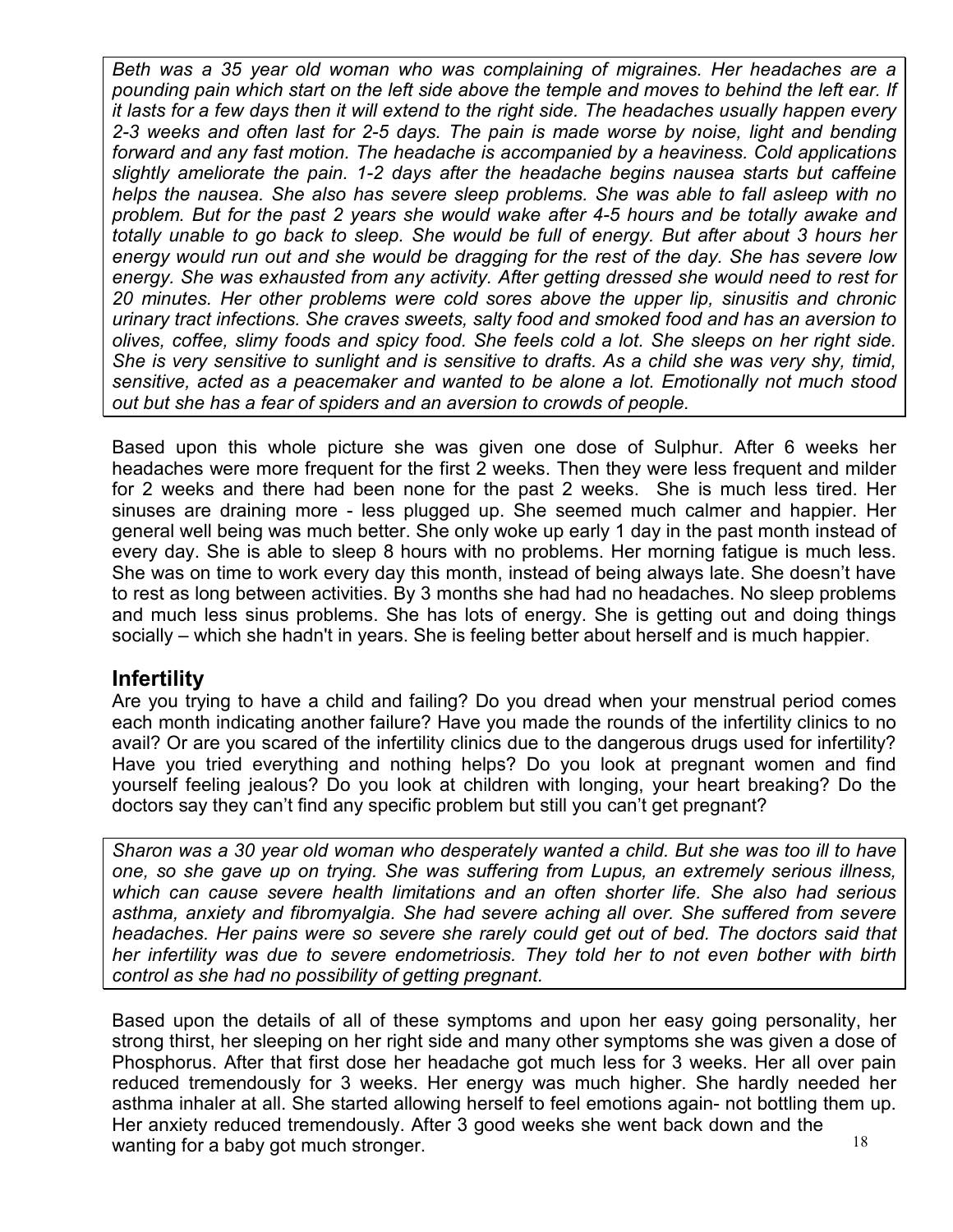With more doses of Phosphorus her pains reduced tremendously, her headaches were much less often and less intense, her allergies and asthma were much less. She felt much freer to live a normal life. She started driving- before she had panic attacks from driving. After a year she went off the steroids that she was taking for her lupus- after consulting with her doctor. After 3 years she became pregnant. Despite the doctors saying it was impossible due to her severe endometriosis; as soon as her health recovered enough she was able to become pregnant. She now has a healthy 4 year old boy. While she still has some health problems they are a tiny fraction of what she used to have. She is happy enjoying her new life.

# **Menstrual Problems**

Do you dread when your menses comes each month? Or is the problem the week before the menses? Do you have PMS, painful periods, endometriosis, excessive bleeding or any other menstrual problem? Are you approaching menopause and having problems with hot flashes or other symptoms? Are you infertile and trying to have a baby? Would like to get relief from one of these problems, without hormones or other drugs?

*Rebecca was a 28 year old woman who complained that her menses were very irregular and long and painful. She could go months without menstruating. When she had them they had big clots and sometimes tremendous blood flow. Her current menstruation had been going on for 3 months with excessive bleeding. As a person she was introverted, she preferred being alone. She hadn't had any serious adult relationships since one that went wrong. She easily went into depression about her life.* 

Based upon these and many other symptoms she was given a dose of Natrum Muriaticum. At one month she said that her menstrual bleeding stopped 5 days after the remedy was given. She felt much stronger, much less weak. She seemed freer and happier. She said that she was finally getting past her disastrous former relationship and could imagine being in a new one. She started re-examining her goals and what type of work she wanted to do. By one year her menses were totally normal. She was no longer so introverted- she was happy and moving forward with her life.

*Carolyn was 30 years old. She needed help with her health being much worse ever since she went on birth control pills. She had a horrible reaction and then went off them but the problems remain. She has severe PMS with rages alternating with crying during the week before her menstruation. She gets headaches during her menses and back pain and neck pain and acne. She also has had excessive hair growth since then also. Her skin was very sensitive to clothes. She was aware of being aware of her internal organs. She had many fears and was unhappy with her life. She kept herself to some degree apart from people.* 

Based upon these and many other symptoms she was given a dose of Stramonium. At two months she seemed a different person- she was vibrant, happy, and enthusiastic about life. She said that something shifted with her feminine energy and she was attracting a lot of male energy and was enjoying it. She said that she was getting in touch with her purpose in life. She said she was willing to take chances. She did not even mention any of the problems. Over the next year she continued enjoying her new life. Her complaints all reduced down to a very low level or were gone.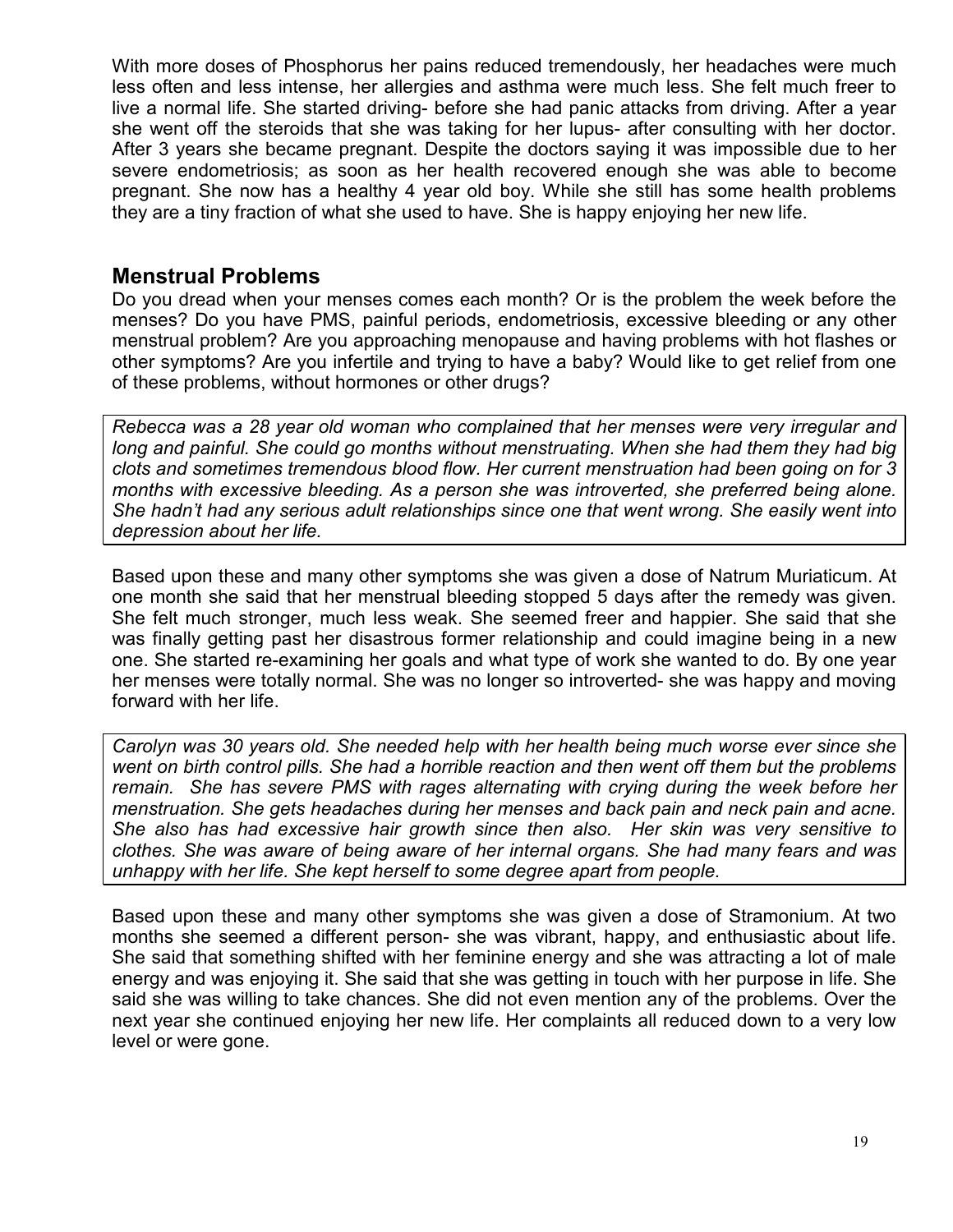### **Mental Problems**

In the late 1800's and early 1900's there were many homeopathic mental hospitals in this country. They got very good results with helping many people with severe mental problems. We have already talked about some mental illness - these include bipolar disease, depression, panic and other severe anxiety disorders, autism and pervasive developmental disorders and attention deficit/hyperactivity disorder. On this page we will discuss many of the remaining mental illnesses including schizophrenia, schizoaffective disorder, borderline personality disorder, and other severe and persistent mental illnesses that affect the brain.

The biggest problem in homeopathy helping people with severe mental problems is that most mental patients are on drugs which they need to stay on, but they cover up the symptoms so that we can't see what is really going on inside. Also the drugs can interfere with homeopathic treatment, in many cases.

Ideally we would have homeopathic hospitals today where these patients could be weaned off the drugs, and then a skilled homeopath would see the symptoms, choose the correct homeopathic remedy and have them in an environment where they would be cared for and protected during the process of cure. The problem is that we have no such homeopathic hospitals today, and even if we did, insurance companies wouldn't pay for this treatment. As a result, most homeopaths rarely get to treat people with severe mental problems.

*Beverly was a woman in her late 30's who had been diagnosed as paranoid schizophrenic. She looked wild and didn't smell clean. She complained of deep depression and inability to sleep. She felt that everyone looked at her funny- that they felt she looked strange. Some days she feels very tense, strange. She thought about sex all the time- wanting to have- and feeling discomfort in her genitals. She hardly slept but when she does she had intense sexual dreams which turned into nightmares. She feels people are always looking at her and feeling bad things about her. It took hours to learn about her history and to understand what she was like as a child and what happened in her life to bring her to her current state. She was not taking any drugs.* 

Based upon these and other symptoms she was given a dose of Apis. By one month she felt emotionally very stable. She had more good days then bad days. But some days were very bad. By the second month she felt much better. She said that a lot of her symptoms had disappeared. She no longer thought about sex as much. She had no nightmares. She felt much less suspicious and felt better about herself. Over the next year things continued to improve. The sexual thoughts and discomfort in the genitals nearly disappeared. She no longer felt depressed and felt much better about herself. She no longer was very suspicious. She started being able to work again- her focus was much better. Her sleep was much better.

## **Mood Swings – Who Am I Today?**

Do you suffer from mood swings- happy one moment, sad the next? Do you suddenly cry without reason. Do people complain that they never know which you they will encounter?

*Jessie was a 12 year old girl who was very hot tempered- she flared quickly into anger at almost any provocation no matter how small. It wasn't just anger. All her emotions were all over the place. She would be happy, then mad, then sad, then crying. She was terribly over dramatic about everything. She kept going to one parent and blaming everything on the other one. She was very strong willed- if a boy can do something- she insists on doing it also. She feels sad and lonely a lot- stays in bed and feels bitter. She had many bad nightmares. She got sick a lot, had allergies, swollen tonsils, headaches, dizziness and stomachaches.*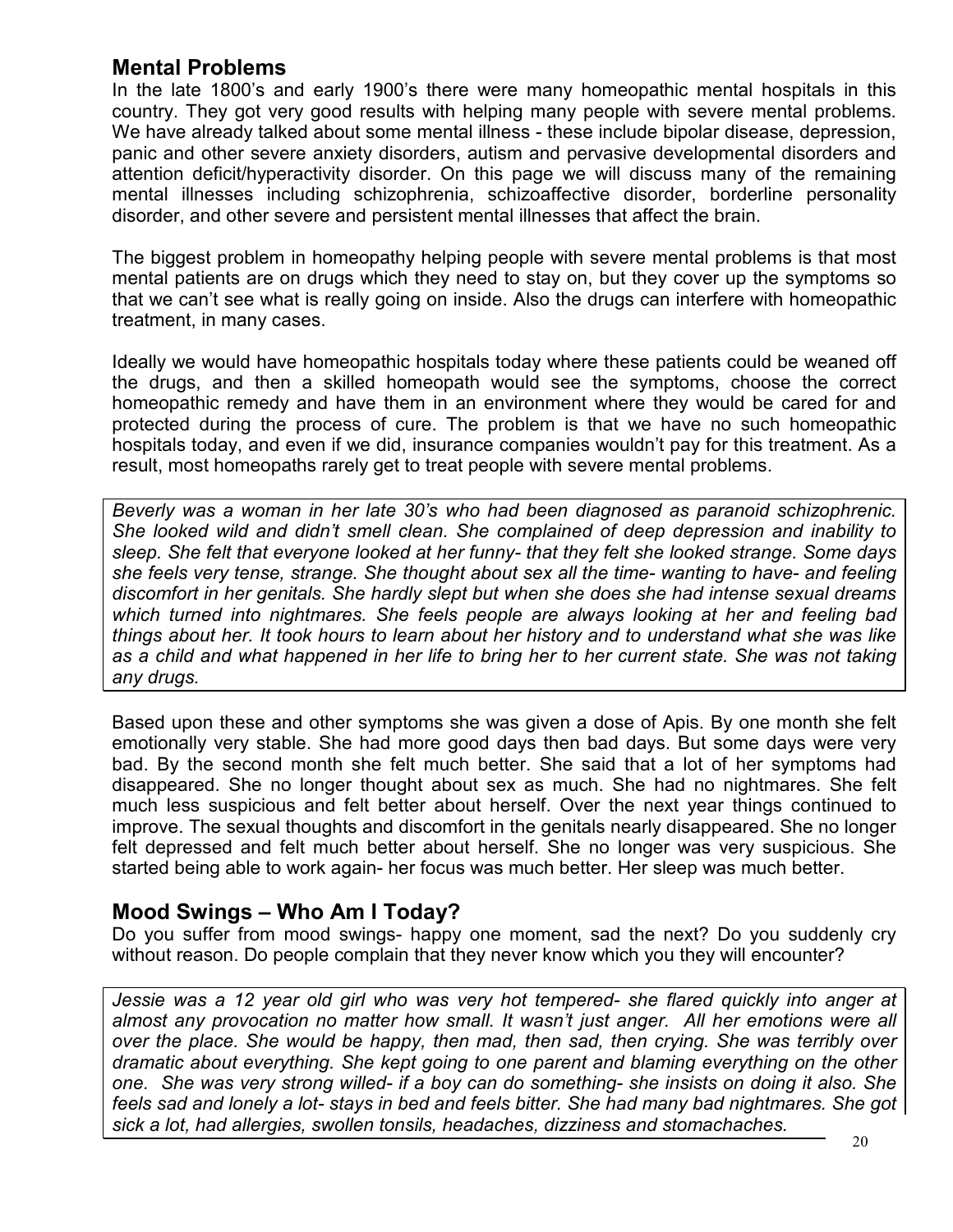Based upon all of the details of these and other symptoms she was given one dose of Lachesis. By one month her emotions no longer jumped all over the place. She had much less tantrums and was happy that her mother wasn't mad at her all the time as she used to be. Her dreams started becoming more pleasant. She wasn't sick at all, had no allergies and less stomachaches. She seemed much more confident. Over the next year her parents reported a total turnaround- a totally different attitude. She has a positive attitude, no jumping from emotion to emotion, no temper tantrums, no crying without reason. She wasn't sick at all and all the physical problems were gone or greatly reduced.

*Sandra was a 35 year old woman who said "I feel happy but I keep getting into moods". After each child she had severe depression, crying for a year. "I'm better now that I am not having babies." "I am annoyed at my husband a lot without reason- I just get so irritable." "I am not really nice to my kids either." She got overwhelmed easily and wanted to be left alone. She felt a failure, full of self hatred. Her dreams were usually full of tidal waves and soldiers fighting and tanks.* 

Based upon all of the details of these and other symptoms she was given one dose of Germanium. By two months she was better. She got along much better with her husband and kids. She started daily exercise for the first time in her life. Her moodiness was no longer an issue. She felt more self confident and better about herself. Her dreams became more pleasant.

### **Osteoarthritis- Please Stop the Pain**

Have you been diagnosed as having arthritis or specifically osteoarthritis? Are you tired of being in pain all the time? Is your life severely limited because you cannot get around – because it hurts too much to move?

*John was in his late 60's. He had severe arthritis throughout his body. But the worst was his shoulder blade. His X-ray of his scapula's showed tremendous hills and valleys. It looked like corrugated cardboard. Whenever he moved his arms his shoulders hurt so much that he had to control himself to not scream at the top of his lungs in pain. His knees hurt quite a bit but nothing was as bad as his shoulders. He started noticing the problem 5 years ago but in the*  past year it got so bad that he couldn't handle it. He said if it is so bad now when I am not that *old, what does life have in store for me? I would rather die than go thru this pain. He felt severely depressed. He had frequent digestive problems and had had those most of his adult life. His wife said that he had always come across as very confident but now seemed very unsure of himself.* 

Based upon this and many other symptoms he was given a dose of Lycopodium. By one month he reported about 25% improvement in his shoulder pain- it still was very bad but he could handle it better. His stomach didn't bother him as much. His knees were doing better too. He felt more hopeful about the future. By one year there was little arthritic pain anywhere, it was about 90% better. He felt much happier looking forward to his retirement years.

## **PMS** - **Does it Drive You Crazy?**

Do you dread when your menstrual period comes each month? Do you have PMS? Are your emotions jumping all over the place before your menses? Are you so irritable that you drive away the people you most care about? Would you like to get relief without hormones or other drugs?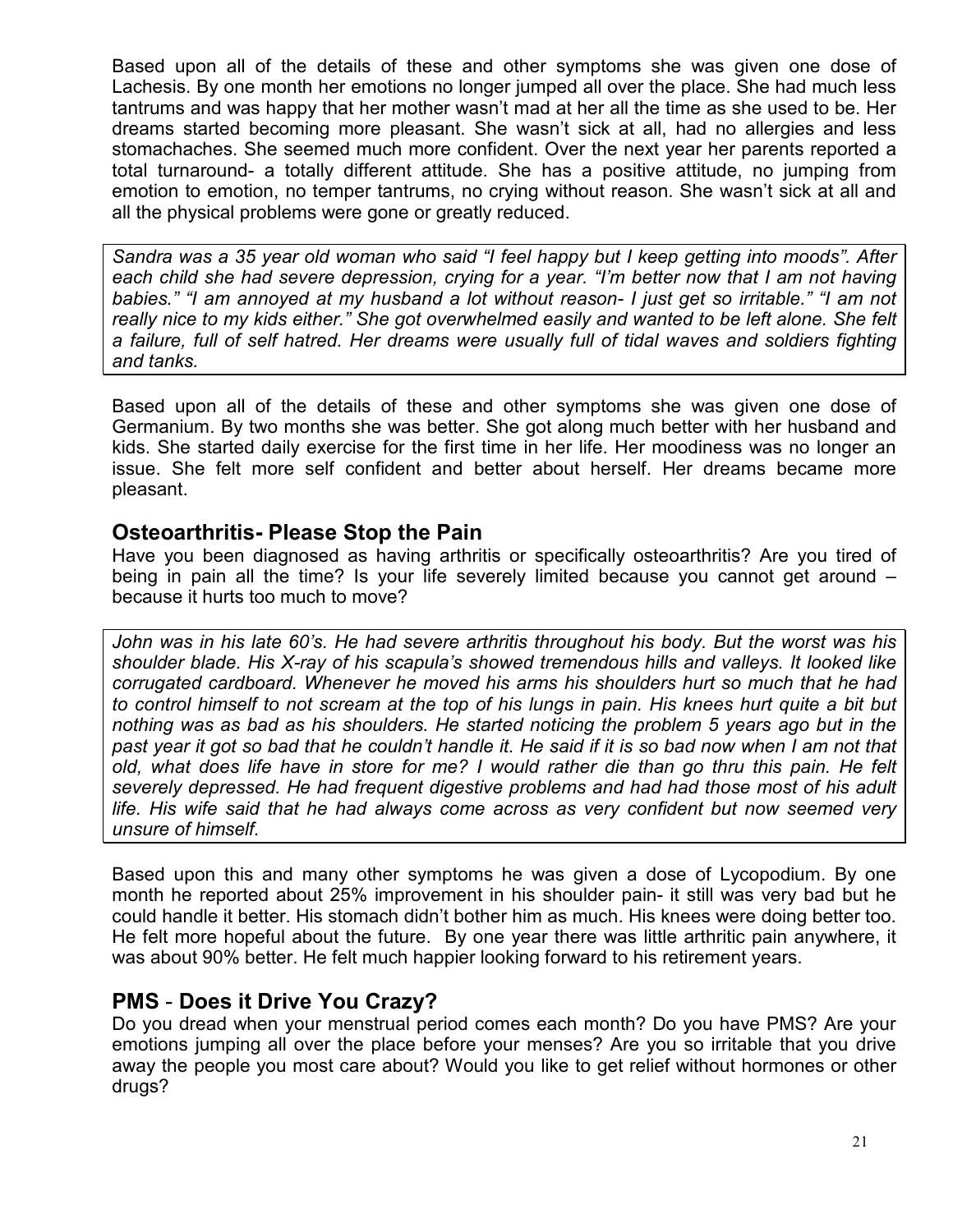*Ellen was 38. She complained of PMS- Pre menstrual syndrome. She was totally stressed out. She felt out of control. It was all month but was much worse the week before her menses. She felt impatient, frustrated, and anxious. "I yell and scream at the kids. I over-react. I feel like I will burst. This got much worse after the birth of my second child." She feels put upon by her kids- always doing so much for them. "I want things to go by my schedule and when it doesn't work out it stresses me." She also had sleep problems both falling asleep and staying asleep. Her menses were very profuse, excessive bleeding.* 

Based upon these symptoms and many more she was given Sac-alb. One month later she reported: "I feel so much better. My periods are so much better. My PMS – the symptoms are gone. I was shocked when my period started- there was no PMS. It's wonderful. My menses are soaking me much less- much less blood. I am sleeping- I didn't before. I am much more patient now. I am not wound up and anxious. I am more in control and able to handle the kids. I have much more energy. I really feel I am doing better." Now two years later she is still doing well.

#### **Premature Babies**

Once a premature baby gets out of the hospital, their problems are often not over. There are a wide range of problems that can develop including feeding problems, respiratory problems, delayed development and many more.

Joshua was born 10 weeks premature. He was in the hospital for 3 months with some *breathing problems. Then he seemed okay, though still very small and behind in development. Now he is 1 and suffering from large kidney stones. The stones were just removed. He has had a number of urinary tract infections with fevers and vomiting which continue now. His personality is open, easy going, happy. He has a low appetite and very little thirst.* 

Based upon these and other symptoms he was given a dose of Pulsatilla. By one month his mother reported that he blossomed after the remedy. He stopped being sick. He started trying to walk. He stopped being so easy going and started showing his own personality. He communicated his needs more. By 2 months he was walking and the doctor said he caught up on all the developmental milestones and was no longer considered a high risk child. No problems remained.

*Megan was 5 but had major speech delays. She was born 5 weeks premature. Her speech was now on the level of a 3 year old. She didn't understand a lot that was said to her and had trouble communicating. She was not toilet trained. She was a sweet loving child but sometimes had severe temper tantrums. She had many fears. Her teeth wore out rapidly and she drooled considerably, especially during sleep.* 

Based upon these and other symptoms she was given a dose of Mercurius iodatus rubber. By one month she started potty training. She became mellower and no longer had so many fits. Her speech level jumped up a very big step. Over the next years her learning abilities and level went a long way toward normality. Her teeth stopped being a problem. Her drooling stopped. She stopped having many temper tantrums and was happier.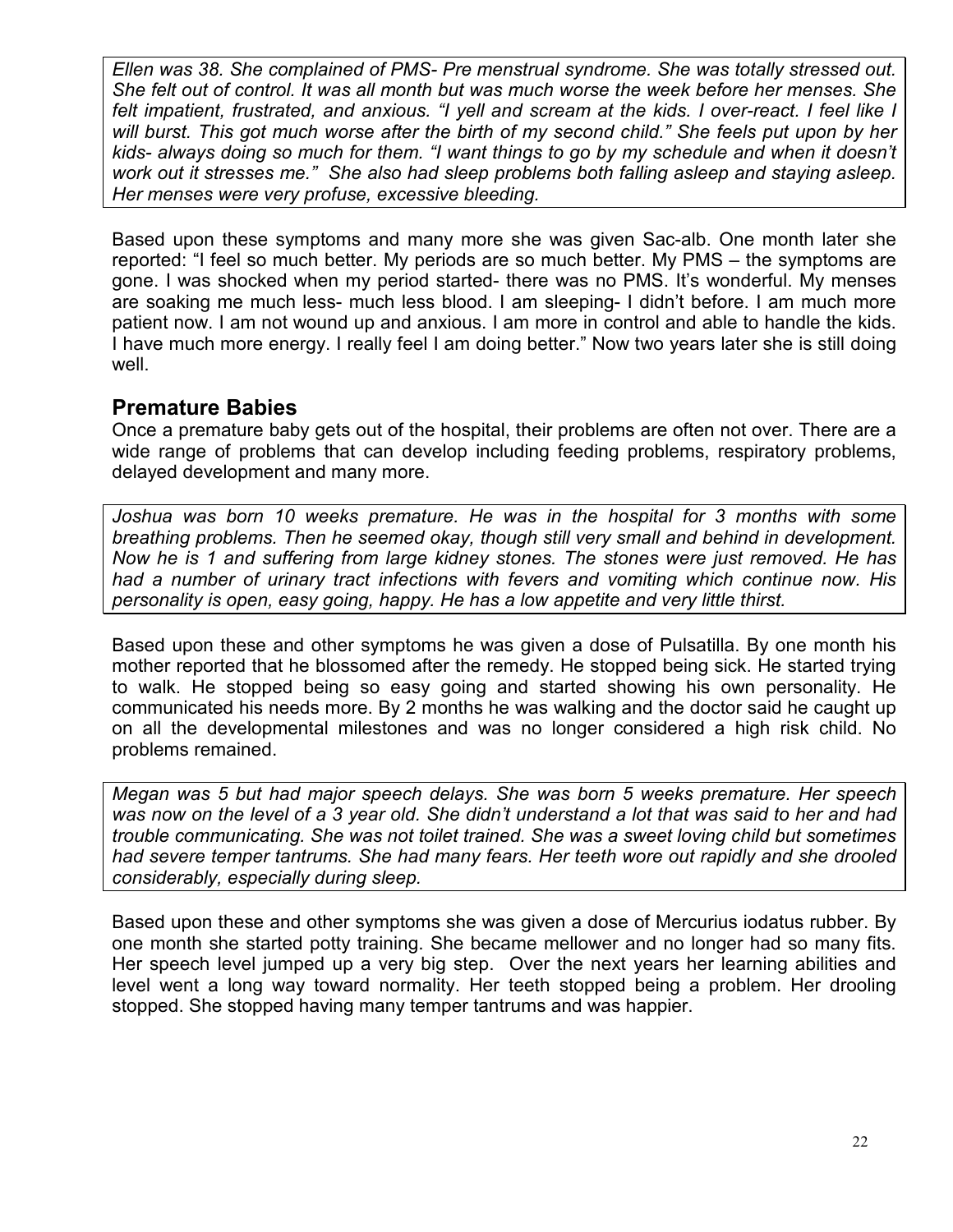# **Shyness & Timidity**

Some children are very outgoing. Others are shy, timid and afraid to do things. They tend to stay on the sidelines watching. They may go along too easily with what others say. These are often easy children to parent, but you wish they could stand up for themselves more. Also many of these children stay this way as adults.

*Mark was an easy going teenager. He tended to be quiet, too quiet. He had no strong passions or strong interests in anything. "I tend to go with the flow- go along with what people want." He kept all his emotions inside. He didn't want people to know what he is feeling. He suffered from depression. He had many sinus infections and constant sinus congestion, which bothered him greatly.* 

Based upon this and many other symptoms he was given a dose of Natrum Carbonicum. Starting from the first month things gradually improved. He became more outgoing, more willing to stand up for himself. His energy got higher, he got much happier. His confidence became greater. His sinus problems disappeared.

*Jennifer was a timid 5-year old. She was very fearful- especially of dogs and certain people. She clung very tightly to her mom and got very upset if her mom ever left her. She sucked her thumb and always kept her blanket close. She got sick frequently with colds and ear infections and stomach problems.* 

Based upon this and many other symptoms he was given a dose of Silicea. By one month she was much braver, standing up for herself more and not being so afraid of dogs and people. She was not sick at all. Over time, things got better and better. She became braver, not sick much, and definitely no longer a shy, timid child.

## **Skin Conditions**

Do you suffer from psoriasis or eczema or one of many other skin conditions? In our society we tend to feel very uncomfortable if our skin is not perfect. It tends to affect our self esteem.

*Jennifer was an infant with eczema over most of her body. There were red inflamed scabby rough patches which discharged all over her body. The itching caused her to scratch her skin raw wherever she could reach. As a result she was uncomfortable, fussy and unhappy. When angry she arched her back. Her pediatrician said it was the worst case of eczema he had ever seen.* 

Based upon this and many other symptoms she was given a dose of Chamomilla. By one month her skin was much better. It itched less and looked much better and no longer discharged. She was happier and less angry. Her skin has been mostly smooth and clear for years and she is a happy, healthy child.

In this example you see the difference between homeopathy and other approaches for skin problems. After the right remedy we expect to see across the board everything getting better. If only the skin gets better but nothing else changes, then this is suppression, driving the skin condition deeper, which causes many problems.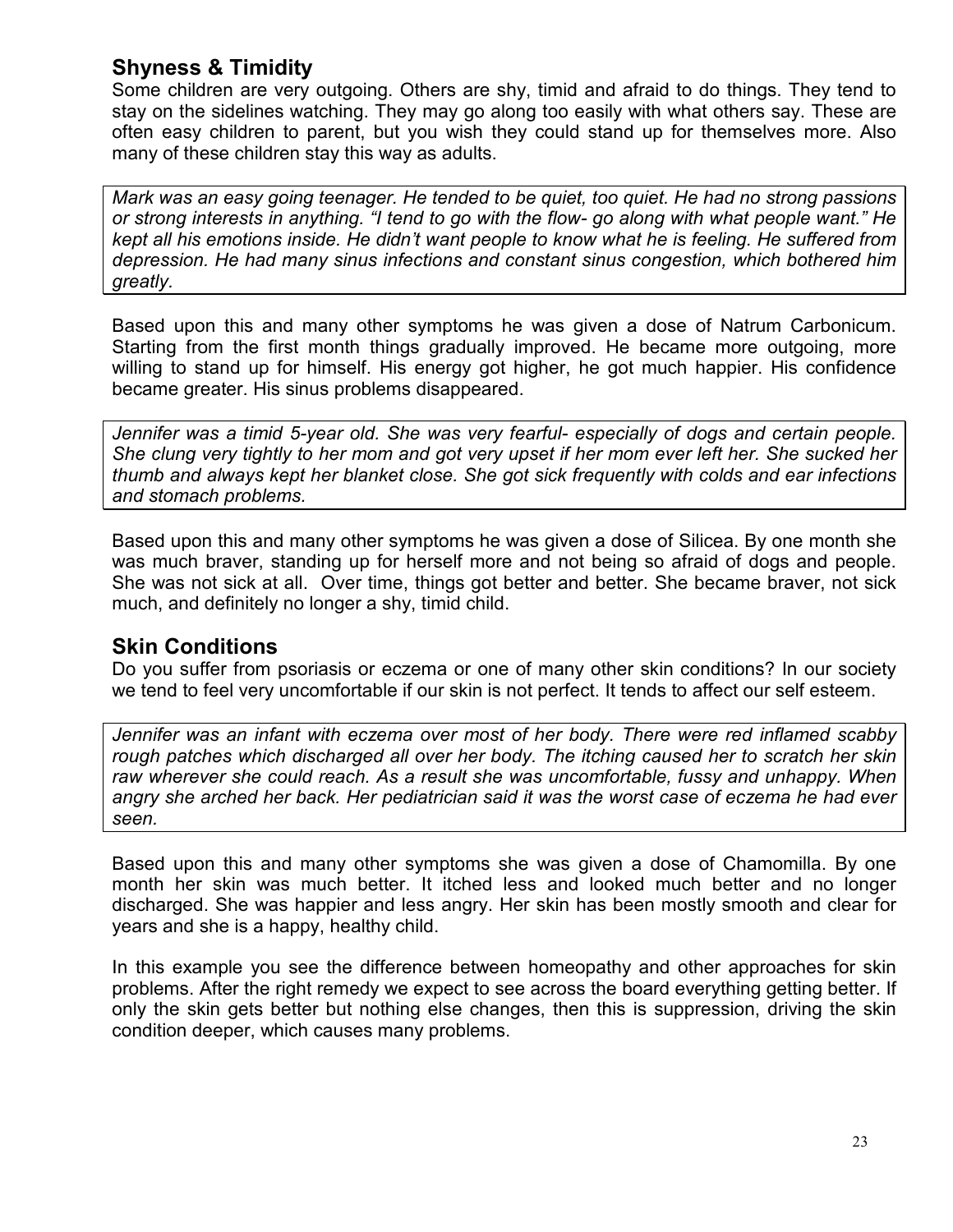# **Thyroid Problems**

Whether you have hypothyroidism or hyperthyroidism, a goiter, Hashimoto's or Graves Disease, or hyperthyroidism which has been treated with radiation or surgery resulting in hypothyroidism, homeopathy can help. Also if you are one of the people diagnosed with hypothyroidism but taking thyroid drugs makes you worse.

*Tonya was in her 40's and had been diagnosed as hypothyroid. Her TSH was extremely high (115) indicating a very under active thyroid. Her energy was very low. She had severe eczema. She had a lump in the throat preventing swallowing. She was sad a lot. Her thyroid drug helped with all of this but to a limited degree. She was angry a lot, full of rage which came out in many situations. She had severe heavy periods with excessive bleeding. Her confidence was extremely low. She felt her life just wasn't working out. Nothing was right.* 

Based upon this and many other symptoms she was given a dose of Thuja. By one month she was more confident, had more energy, felt more alive. She had more patience. Her TSH levels came down and the doctors reduced her Thyroxin dose. She didn't notice any problems with her throat lump anymore. Her sadness was only occasional, the rest of the time she felt good. Before the remedy she was either angry or sad, now she was okay most of the time. She no longer felt down on herself and no longer felt people were down on her. Over time she was doing better and better. She lost some weight. By one year she no longer had any complaints.

## **TMJ Problems**

Do you suffer from TMJ problems (Temporomandibular joint diseases and disorders)? Is there jaw pain, or inability to open the mouth fully or noise in the joint, or headache or back and shoulder pain? These and other symptoms can point to TMJ problems. The usual treatment involves splinting and drugs. Sometimes this helps but many people report continuing problems afterwards.

*Linda was 27 and had TMJ problems for the past few years. It felt like she had an earache. She would hear clicking sounds occasionally. When she felt stressed out she couldn't open her mouth wide and couldn't eat food that required much in the way of chewing. She would feel tightness in her whole lower half of the head- once it started it would never let up. The TMJ would result in serious headaches in her forehead and cheek and jaw which extended to her shoulder. Her dentist was about to start treating her with splints and drugs. She also felt mentally slowed down, as if things that she used to process fast now proceeded in slow motion. Her personality was pleasant, easy going. She avoided confrontations and let things slide. She is an anxious person – worrying a lot and expecting bad things to happen.* 

Based upon all of the details of these and other symptoms she was given one dose of Magnesium Carbonicum. By two months she was "Better, much better." Her mind was clear thinking and fast again. Her TMJ pain disappeared and all the accompanying symptoms with it. Her dentist had prepared a splint to use but wound up not using it as it was no longer needed. She had much more energy, was much happier. "I feel like a new person."

## **Weight Issues**

Many people in our society are not happy with their weight. Some people are obese and are trying to lose weight. Others have an extra certain number of pounds they are trying to get rid of. Other people are thin but see themselves as fat. They get so confused about what they should look like that they starve themselves or make themselves vomit after eating. They are suffering from anorexia and/or bulimia.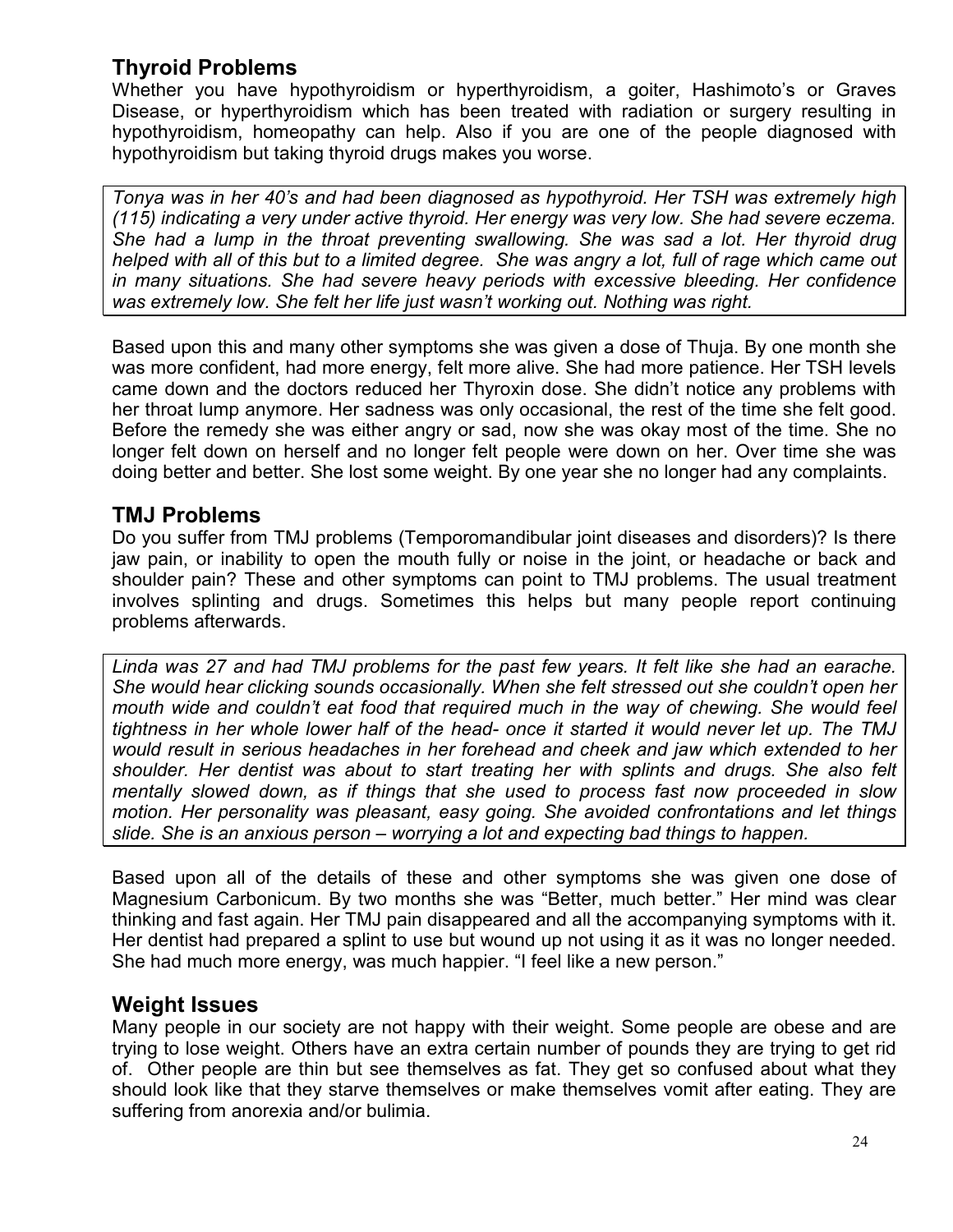Often homeopathy can help in all of these situations. For someone who needs to loose weight homeopathy helps the person to deal with the underlying issues, improving their health and helping them deal with any emotional issues that are involved in their eating. As they get healthier most people will be able to make the lifestyle changes necessary to loose weight, if appropriate. For people suffering from anorexia or bulimia the right homeopathic remedy will help them to deal with the underlying issues of why they feel this way and as those are dealt with the eating problems tend to just go away.

*Patricia needed to loose weight. She was 5 foot 9 inches and weighed 275 pounds. As a result of the weight she had low back pain and foot pain. She grew up feeling very insecure. Despite achieving well she was always told she was not good enough. She felt fat despite not being that overweight at the time. She vomited after eating (bulimia) in an attempt to loose more and more weight. She felt that people always observed her appearance and found it lacking. This made her feel very self conscious. She gets very anxious feelings because of all of this. She also had very heavy menstrual periods, very low energy and seasonal allergies.* 

Based upon this and many other symptoms she was given a dose of Kali Carbonicum. By one month she reported feelings of feeling calmer inside. Since she overeats when stressed, with feeling calmer she doesn't feel the need. Gradually over time things continued to improve. Her allergies reduced greatly. She started to exercise. She is able to eat less now- it is not easy, but it is possible now and couldn't before. Her periods got much lighter. Her anxiety reduced more and more over time. And she lost 75 pounds. She also feels much better about how she looks and is less concerned about what people think of her.

## **Workaholics**

Are you or is someone in your family a workaholic? Are you on the run all the time, unable to relax? Are you irritable or angry? Do you micromanage people that you supervise? Are you not finding much time for your family? Or is all of this true, but it doesn't bother you, but as a result of the stress you have physical problems which bother you?

*Bob was a successful manager for an aerospace firm. He complained of high cholesterol, digestive problems and back problems. On his first appointment he was rushed, impatient and had a hard time settling down to talk. He said that he was a Type A person, intense. "I am impatient. I fly off the handle. I am more aggressive then I need to be. I work extremely hard. I am running all the time. About twice a year I crash and then am sick for a week." He had upset stomachs a lot- as he said a nervous stomach.* 

Based upon this and many other symptoms he was given a dose of Nux vomica. By one month his intensity, impatience and aggression were much less. His back pain and digestion were much better. Over the next two years things improved more and more. He changed his work habits- working much less hours, traveling much less and learning to turn more and more work over to the employees he supervised. As a result he is happier, his family sees him much more and his employers think he is doing a much better job and promoted him.

*Emily was a very successful consultant. She had repeated sinus infections for the past 10 years. She also would get horrible sinus headaches. She traveled often with her work. She described herself as a leader and bossy. She said that she had very little patience. "I want to get things done right now. I work harder and longer than most people. I do things really fast." She liked her work and didn't see it as a problem.*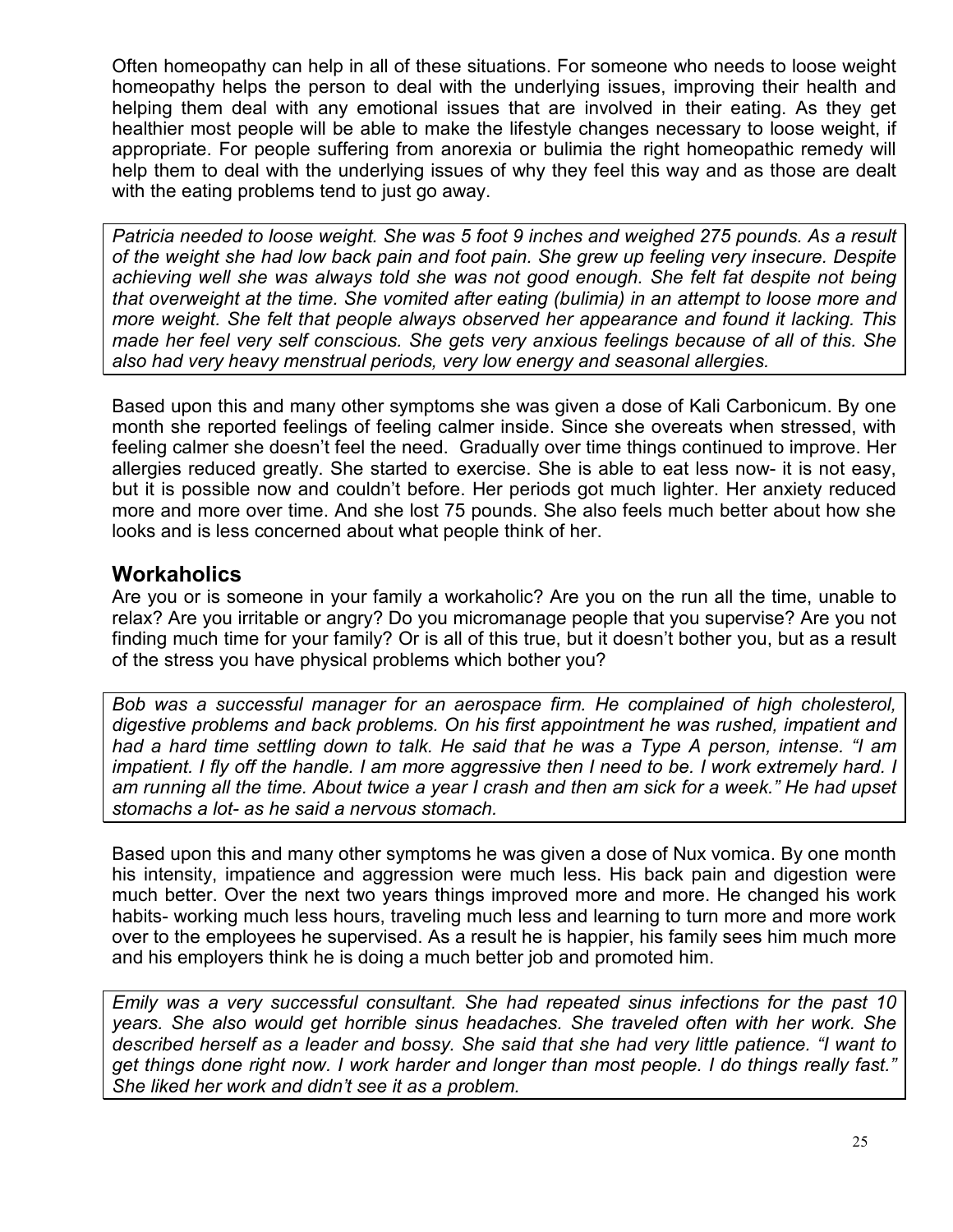Based upon this and many other symptoms she was given a dose of Lachesis. By one month she reported no illnesses and no headaches which were very unusual for her, She said she was less bossy- that "I don't feel quite as intense about what I am doing; I am less impatient, much calmer and more laid back. I am no longer over working, I don't want to over-work. My family thinks it is wonderful. I am not sure yet." Over the next 5 years she reported that all her physical problems were gone. She was much happier and much calmer. For the first 2 years she worked about half as much as before and felt good about it. Then she decided that she had worked enough and went into retirement. She said: "I've gone from a workaholic to starting a whole new life, I feel wonderful".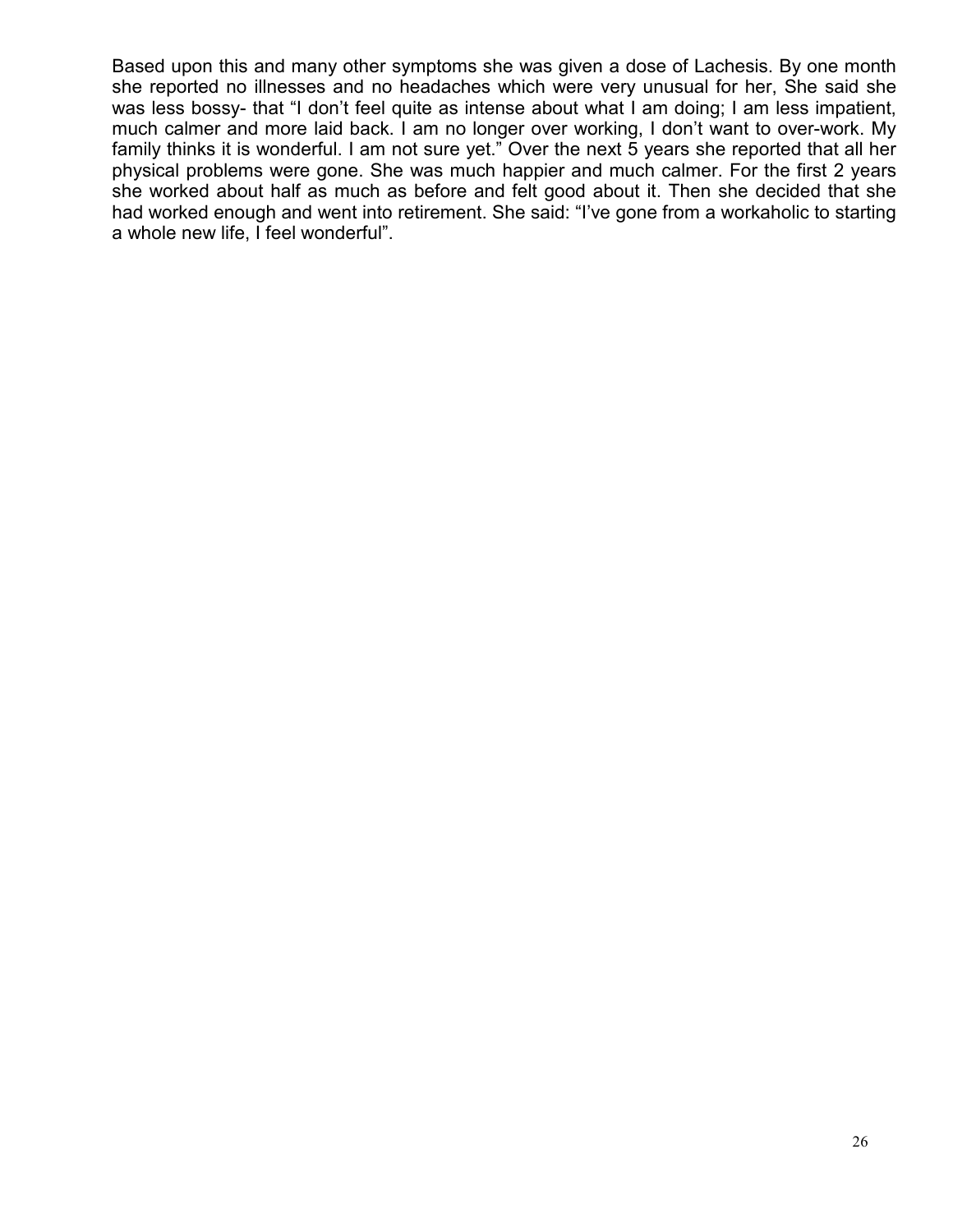#### **CERTIFIED HOMEOPATHY ONLINE COURSE - SESSION 6 – QUESTION & ANSWERS**

| NAME:                 |  |  |
|-----------------------|--|--|
| ADDRESS:              |  |  |
| CITY, STATE, ZIP, PC: |  |  |
| PHONE:                |  |  |
| FAX:                  |  |  |
| E-MAIL:               |  |  |

Please be sure to fill out the information above, complete the test and e-mail or fax it back to us at iridology@netzero.net or 530-878-1119. We will grade your question & answer session and will let you know if we have any questions or concerns.

1. What do you think about all these testimonials? Does reading them make you want to learn more about homeopathy or does it sound too good to be true? Please describe.

- 2. Look up Calcarea Phosphorica in the HOMŒOPATHIC MATERIA MEDICA by William BOERICKE, M.D. at http://www.homeoint.org/books/boericmm/index.htm Be sure to bookmark this link as you'll be using it throughout this course. Look at the first listing for this remedy. What is it used for?
- 3. Kali Carbonicum: What is it used for?

4. Lycopodium: What is it used for?